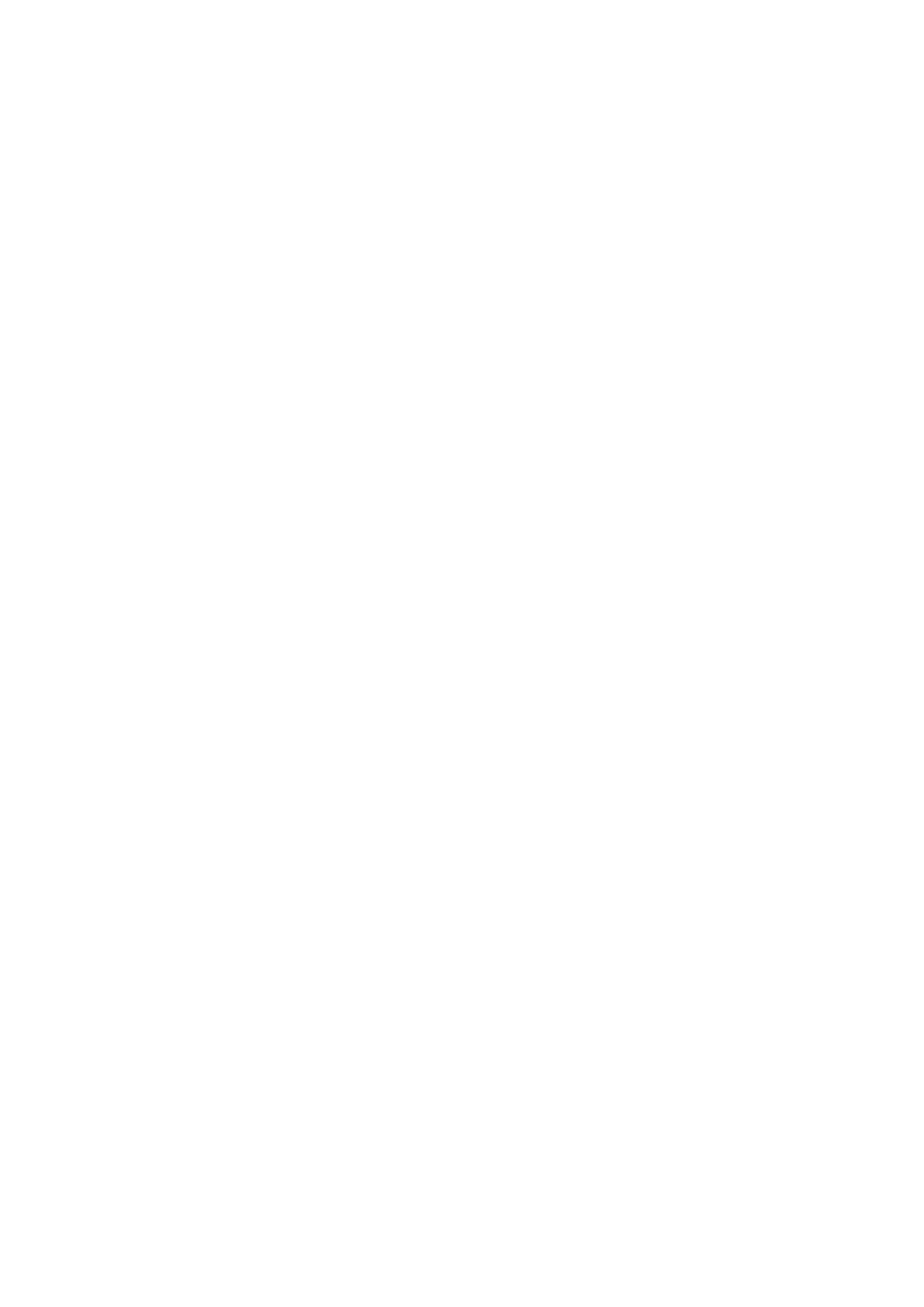# Problem solving with EYFS, Key Stage 1 and Key Stage 2 children

Finding rules and describing patterns

First published in 2010 Ref: 00528-2010PDF-EN-01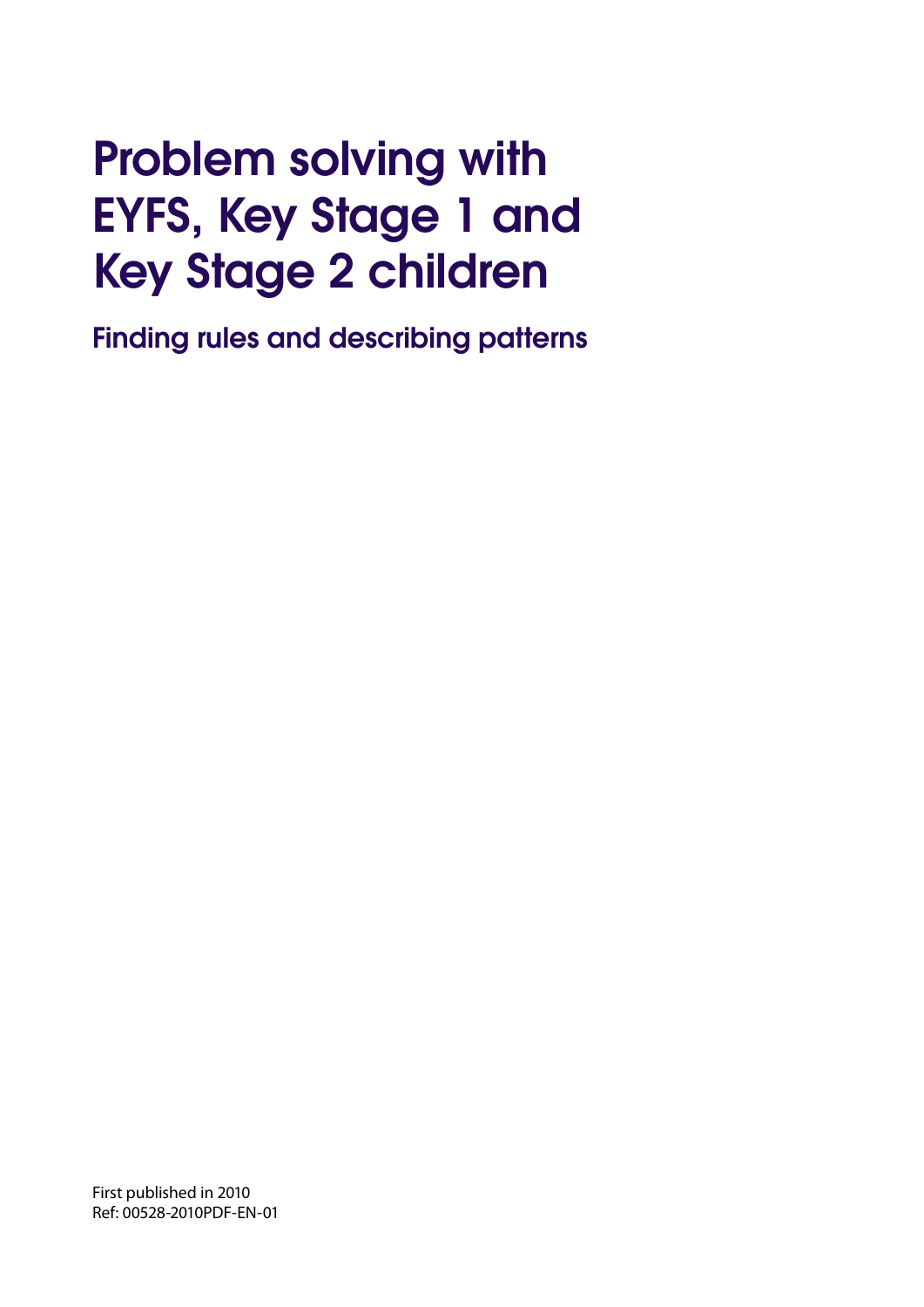#### **Disclaimer**

The Department for Education wishes to make it clear that the Department and its agents accept no responsibility for the actual content of any materials suggested as information sources in this publication, whether these are in the form of printed publications or on a website.

In these materials, icons, logos, software products and websites are used for contextual and practical reasons. Their use should not be interpreted as an endorsement of particular companies or their products.

The websites referred to in these materials existed at the time of going to print.

Please check all website references carefully to see if they have changed and substitute other references where appropriate.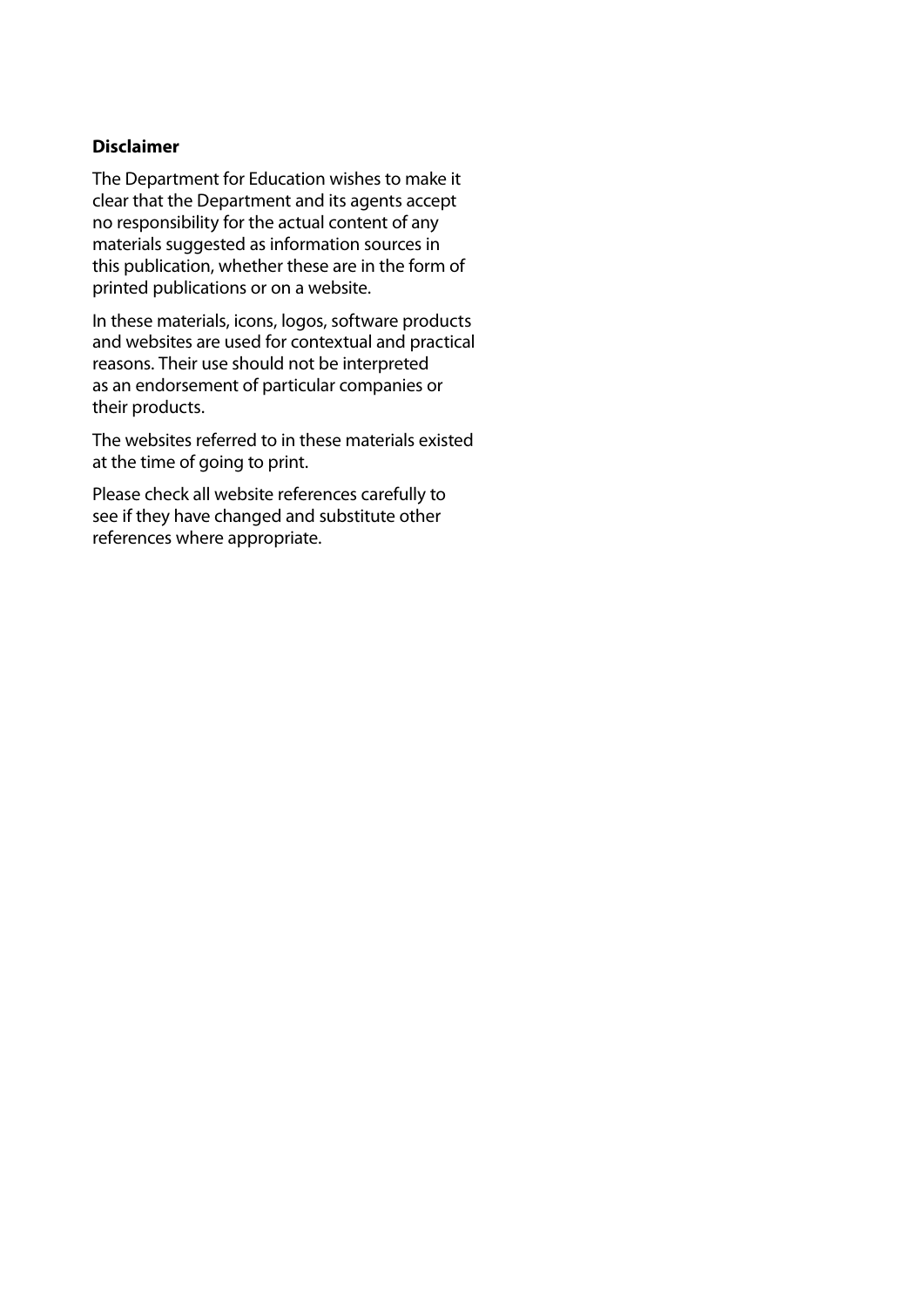# **Contents**

| Introduction                    | 3  |
|---------------------------------|----|
| <b>Foundation Stage/Year 1</b>  | 4  |
| Year 1/ Year 2                  |    |
| Activity 1: Teddy's presents    | 9  |
| Year 2/ Year 3                  |    |
| Activity 1: Hopscotch grid      | 14 |
| Year 3/Year 4                   |    |
| Activity 1: Party bags          | 18 |
| Activity 2: L-shaped models     | 22 |
| Year 5/Year 6                   |    |
| Activity 1: The candle problem  | 25 |
| Activity 2 : Sequence of models | 30 |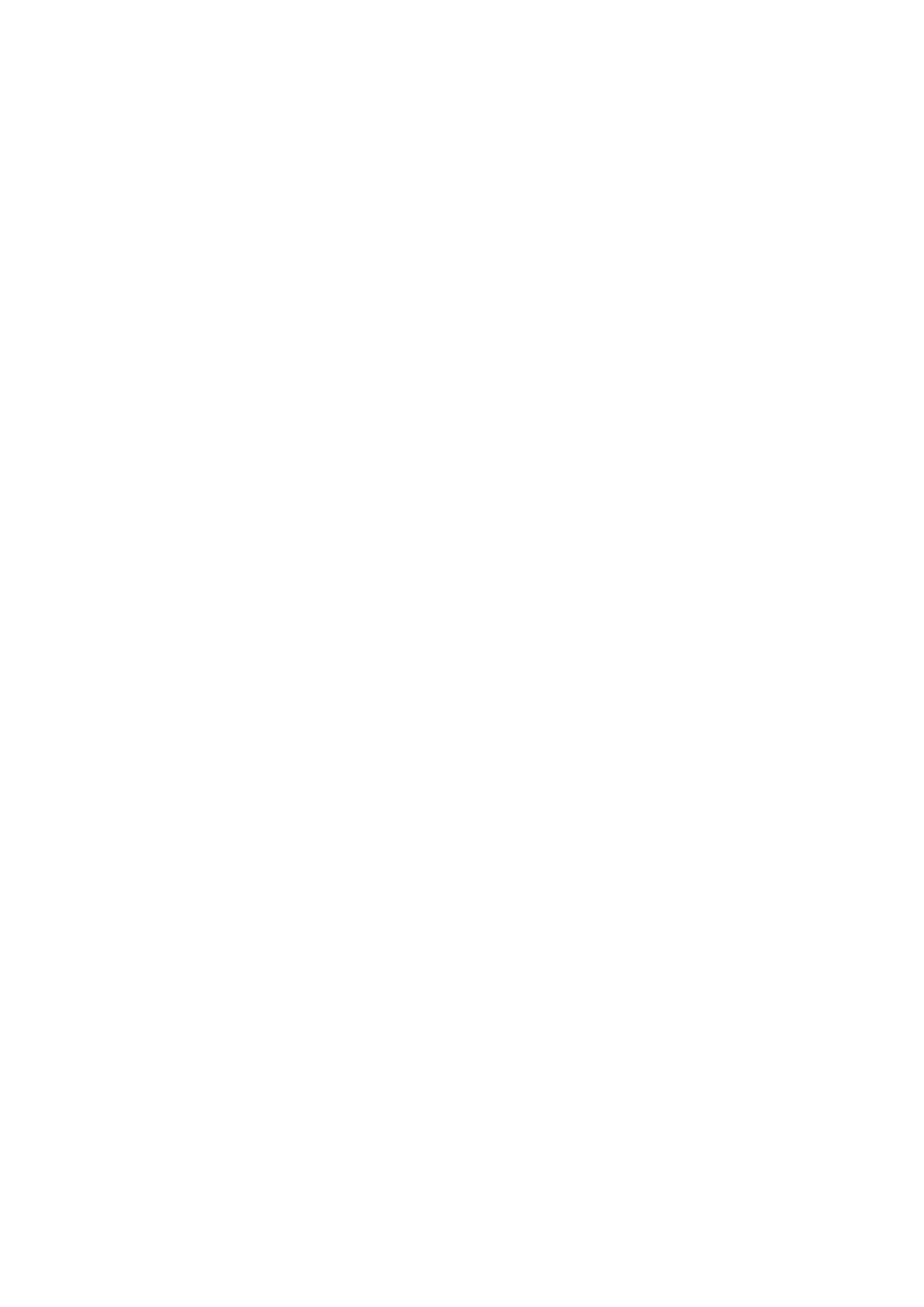# **Introduction**

This resource focuses on problems that fall into the category 'Patterns and relationships'. To help children become good problem solvers it is important that they are taught and acquire essential skills and strategies and understand how and when to use them.

When solving 'Patterns and relationships' problems, the strategies children need to be able to draw on include:

- **•**  oral rehearsal of the pattern they can see to refine their thoughts
- having a system for recording the pattern, e.g. using pictures, tables or lists of calculations
- **•**  organising the recording of patterns, e.g. making an ordered list or table and adapting it as more information is collected in order to predict what comes next
- **•**  eventually, describing same general term using mathematical notation even if they see the sequence differently.

There are lessons for each age group across two years, and a selection of activities for the Early Years Foundation Stage, based on one theme.

You should adapt the problems for the needs of your children. For example, in the Year 3/4 problem that involves party bags you could: change the number of presents in the bag; alter the rule that presents can't be the same; change the context.

Throughout the lessons, there are notes to indicate particular features that you might want to consider or look out for when working with children, indicated by the following symbol:

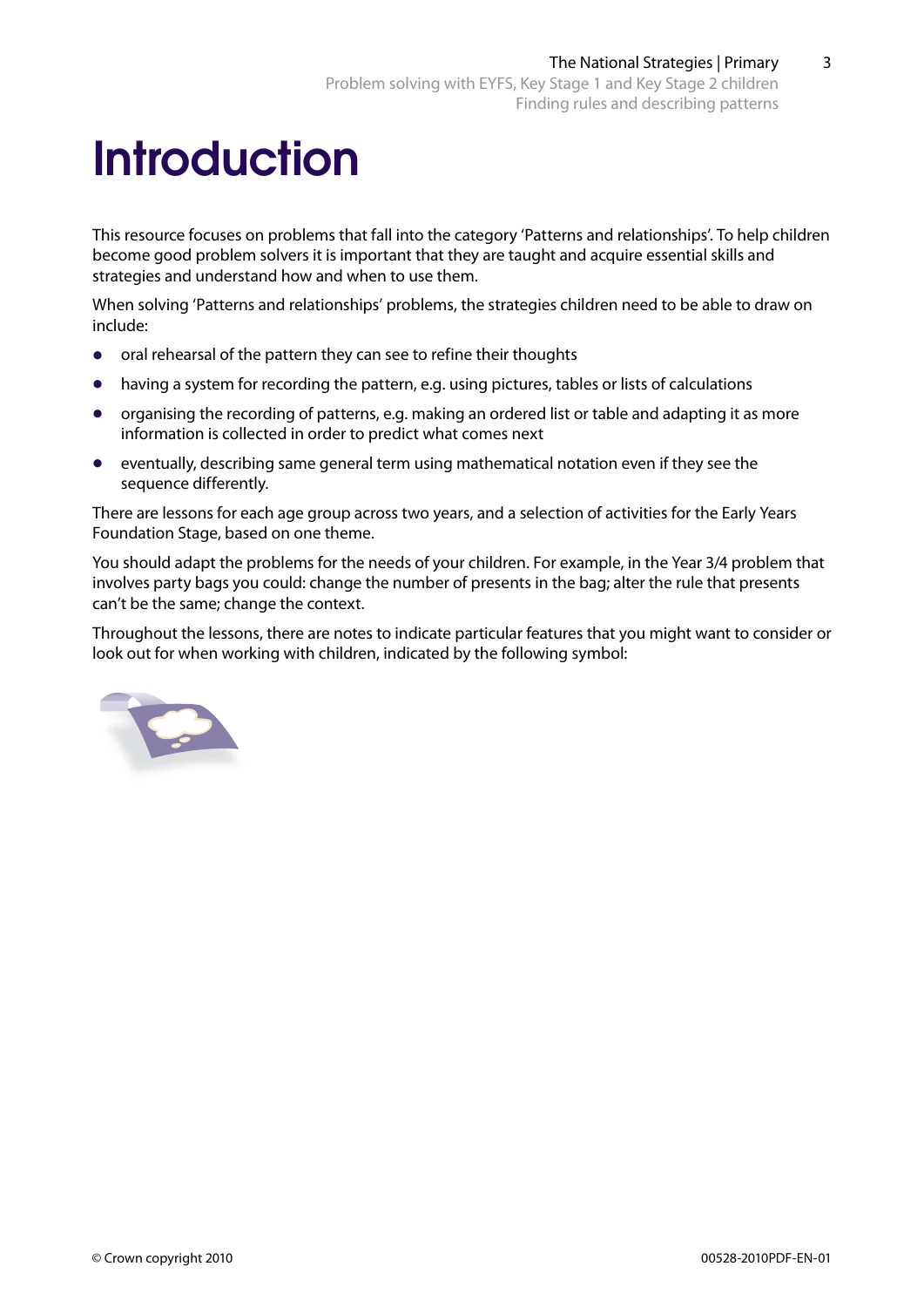4 The National Strategies | Primary Problem solving with EYFS, Key Stage 1 and Key Stage 2 children Finding rules and describing patterns

# Foundation Stage/Year 1

## **Repeating patterns**

## **Primary Framework objectives**

### **Reception**

- Talk about, recognise and recreate simple patterns
- Describe solutions to practical problems, drawing on experience, talking about their own ideas, methods and choices

#### **Year 1**

- Describe simple patterns and relationships involving numbers or shapes; decide whether examples satisfy given conditions
- Describe ways of solving puzzles and problems, explaining choices and decisions orally or using pictures

## **Vocabulary**

pattern repeat same different predict

## **Necessary prior knowledge**

Some previous experience of pattern and shape would be helpful

Ordinal language

## **Resources**

- **•**  Wallpaper borders with repeating patterns
- **•**  Gummed shapes, stamps or photocopied shapes
- **Drum or tambourine**
- **•**  Whiteboards
- **•** Interlocking plastic cubes, bricks, or construction equipment

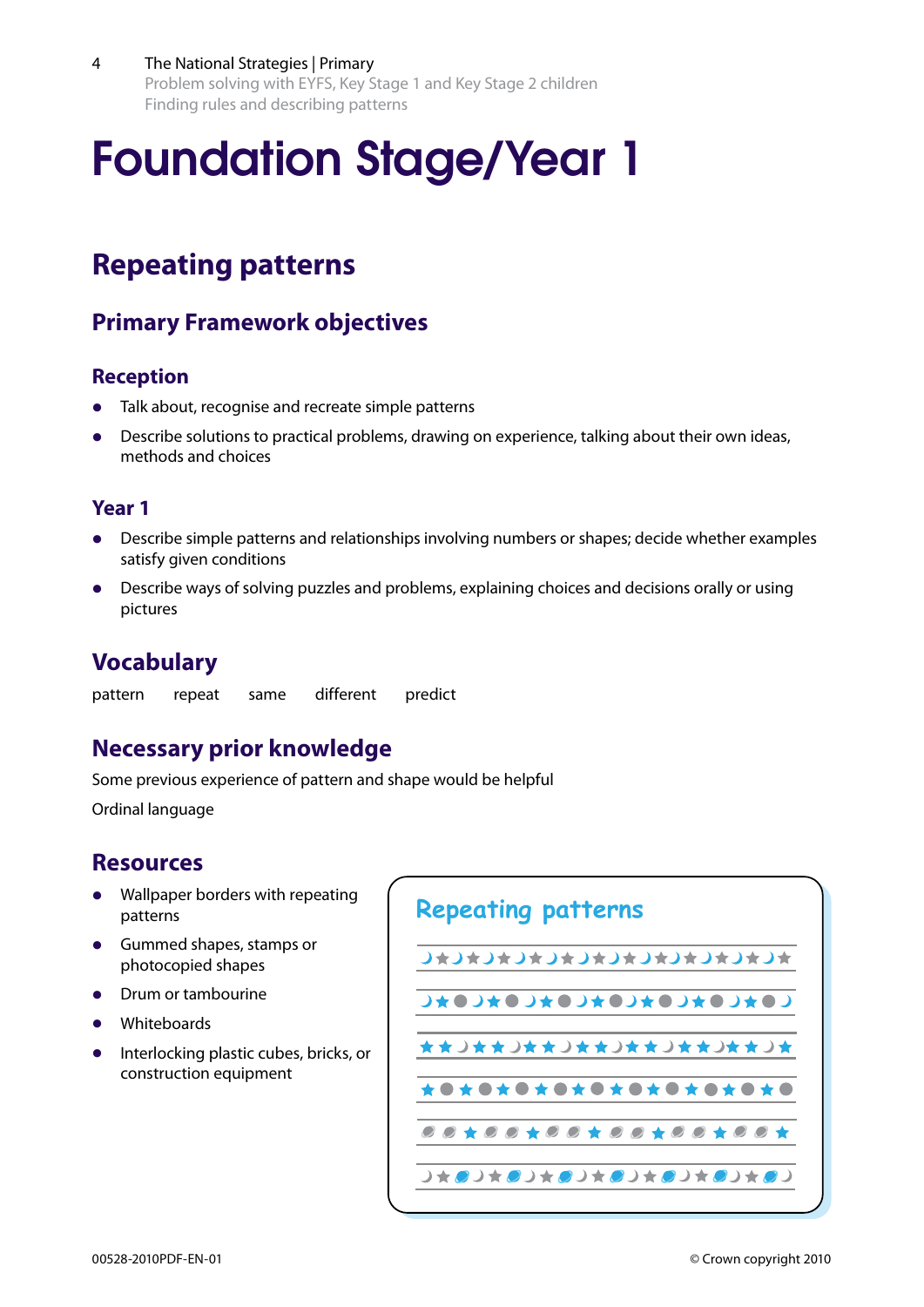## **Activity 1**

It will be helpful if the children have resources (stamps, photocopied images, stickers) which they can use later in the activity.

Show the children some pictures or images displayed on an interactive whiteboard, including wallpaper and pictures from nature. Ask children if they know what a pattern is.

**Q.** What other kinds of patterns are there? Can you see any patterns in the classroom, on the walls or on the floors, around the school? Are there any patterns at home, in the wallpaper, or on your clothes?



It is important to build on children's awareness of pattern in their surroundings. Encourage them to use shape and positional vocabulary to describe them.

Show the children a pattern of objects along a wallpaper border (moon, star, moon, star, etc.)



Allow children enough time to think and talk about their own ideas before discussing with the whole class.



If you have an interactive whiteboard, you could use clip art of moons and stars to copy and paste to continue the pattern.

- **Q.** Describe what you can see to each other.
- **Q.** How many different objects are there? Is there a pattern? What is the pattern? Which object would come next in the pattern?

Discuss which object is first, second, third, etc. Display some of the mathematical vocabulary as the children describe the pattern, e.g. next to.

**Q.** Which object will be after the last one shown? How can we check that we are right?

Introduce a second pattern with three objects, e.g. moon, star, sun, moon, star, sun, and so on.



Using shapes on an interactive whiteboard or large cut out shapes, ask the children to demonstrate which objects would be next in the pattern.

- **Q.** How many objects are in this pattern? Which is first? Second? Third?
- **Q.** What happens next?

Display some of the mathematical vocabulary as the children describe the pattern, e.g. in between.

**Q.** What will the next object be? And the next? Why?

Show the children a pattern using two objects where one is repeated, e.g. star, star, moon, star, star, moon, etc.



**Q.** How many objects are in this pattern? What is first? Second? Third? And then what happens?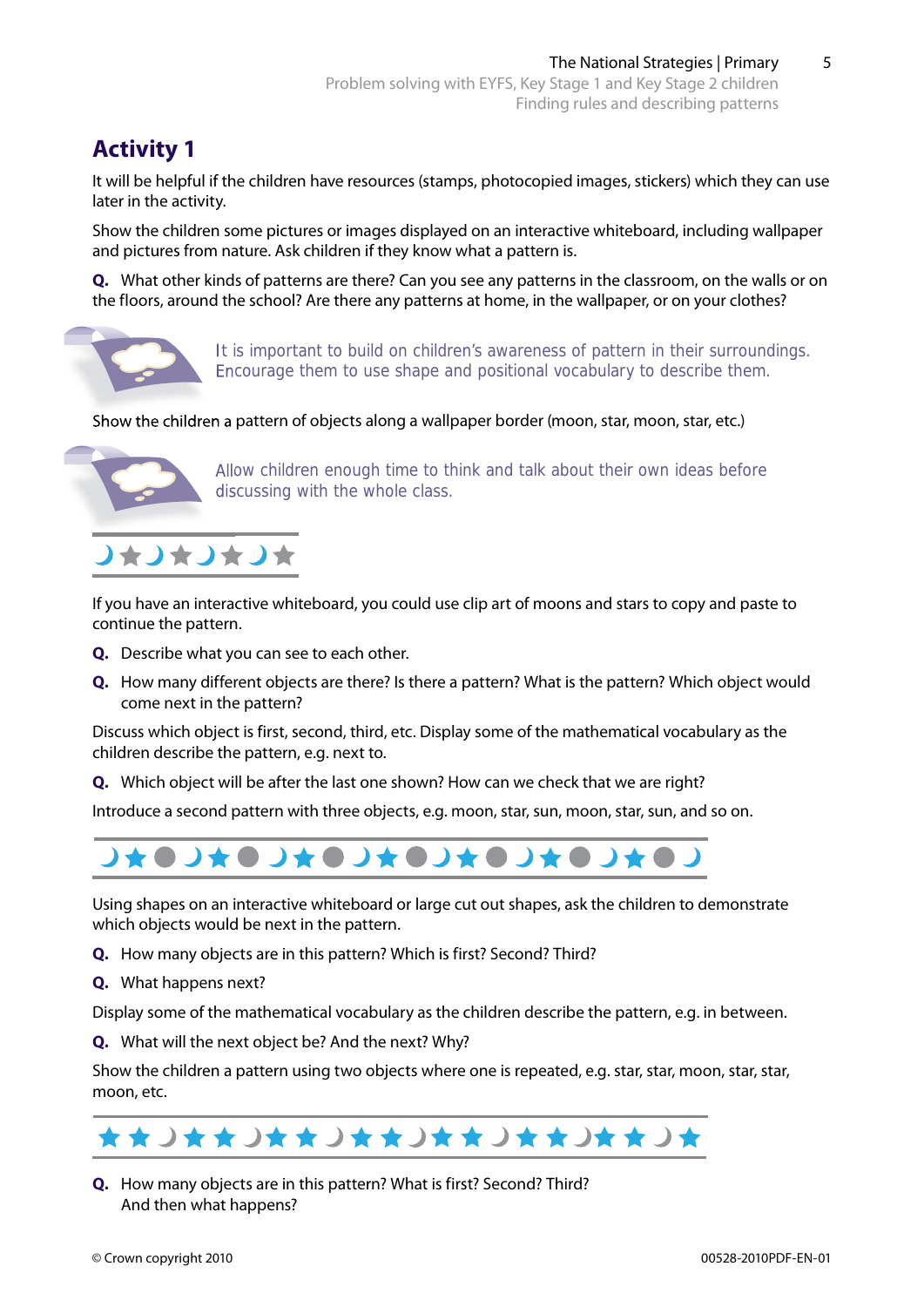#### 6 The National Strategies | Primary

Problem solving with EYFS, Key Stage 1 and Key Stage 2 children Finding rules and describing patterns

#### **Q.** What object will be next? And the next?



Clarify children's understanding of the terms 'same' and 'different/difference'. Encourage the use of them when children are in discussion pairs. Ensure that they see that there are many different possibilities.

Give the children the resources (e.g. stamps, stickers, photocopied shapes) to make their own patterns using the same objects. Ask them to make different patterns to yours. They should discuss what is the same and what is different about their patterns.

## **Drawing together**

Ask children to close their eyes while you cut a border into three pieces.



Encourage children to use mathematical vocabulary about shape and position.

**Q.** How can we reorder these to create a pattern? What clues can we use?

Ask children to hide part of their pattern while their partners close their eyes.

**Q.** What's hidden? How do you know?

You could also use a 'slidy box' format or hide-and-reveal facility on an interactive whiteboard.

## **Activity 2**

Think about referring to pattern on an interactive display to support some children when they are discussing pattern generally.

Ask the children to sit in a circle.

Explain that you are going to show the children a pattern, and that they will need to describe what the pattern is. Ask the first child in the circle to stay sitting, the second child to stand up, the third child to stay sitting, the fourth child to stand up, and so on. Solution to hide part of their pattern<br>
What's hidden? How do you know?<br>
Du could also use a 'slidy box' format of<br>
Ctivity 2<br>
Think about referring to pattern on an in<br>
scussing pattern generally.<br>
Solution to sit in a ci

Stop at a given point and ask:

**Q.** What am I going to ask the next child to do? Explain how you know.



Initial assessment opportunities are important here through focused and targeted questioning.

Choose a child within the circle and discuss whether they will be sitting or standing when their turn comes.

The children could also be clapping, clicking fingers, doing arm movements, crossing and uncrossing legs or arms, spinning around, etc.

**Q.** How do you know?

Start the pattern again at a different point in the circle. Introduce the word 'predict' and encourage the children to predict whether the fifth child in the circle will be sitting or standing. What about the tenth?

**Q.** How did you work it out? What information did you use?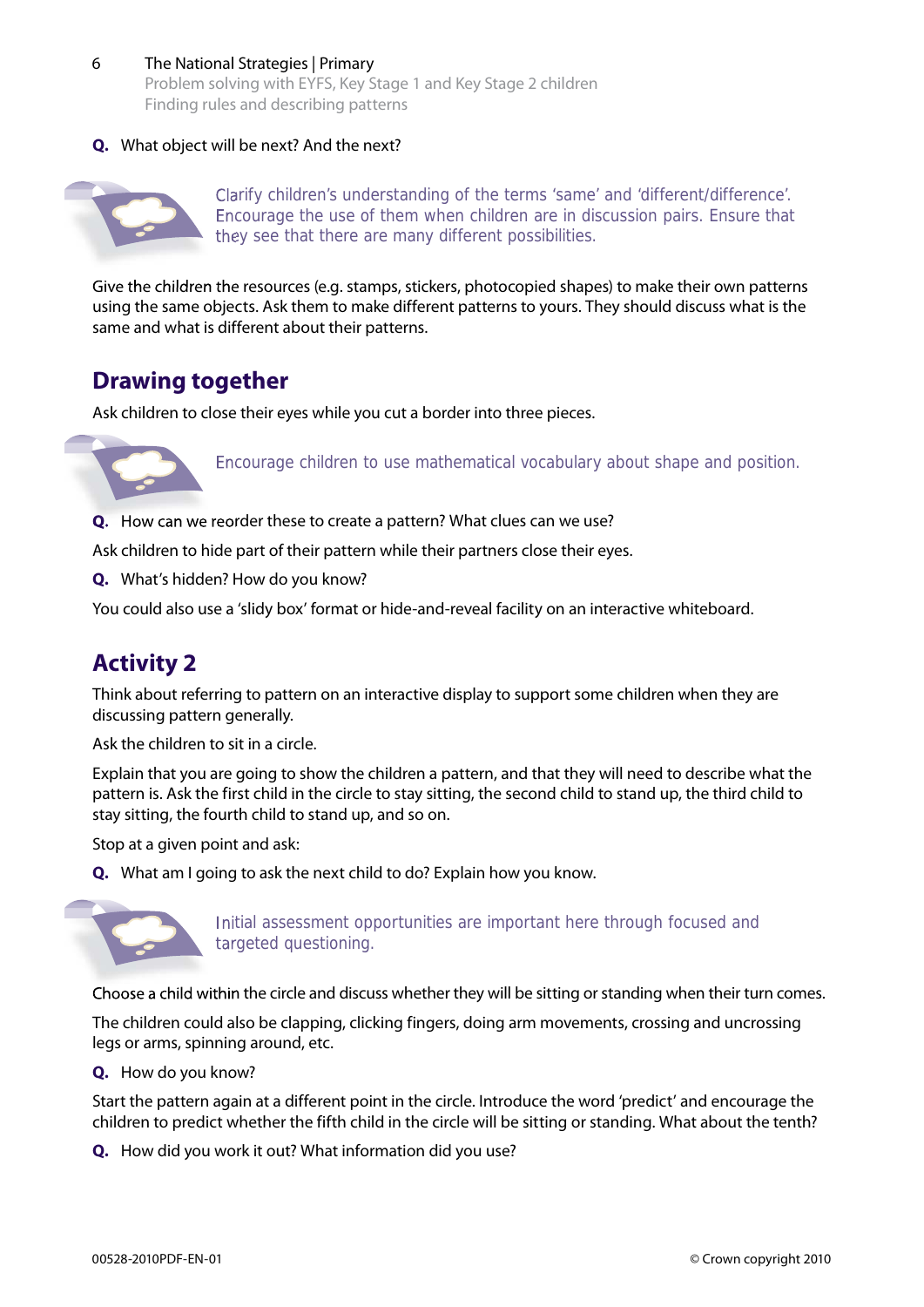

Encourage children to use mathematical vocabulary about shape and position.

Move the group to a larger space where there is freedom to move. Ask the children to work in groups of four to create a pattern using themselves so that the pattern is two different shapes and then repeated by the other two children.

Invite the groups of children to the front and ask the others to describe the patterns.

**Q.** Can you go to the fifth position and make yourself into the shape that makes the repeating pattern correct?

Encourage the children to all stand very tall, up on tiptoe, arms, hands and fingers reaching to the sky. Explain that this is the first shape in a pattern. Now ask the children to stretch their arms out and their fingers wide and to crouch down low. Explain that this is the next shape in the pattern.

Ask them to make the first shape, then the second, and so on. Use a drum or a tambourine to tap when you want the children to change to the next position . This will develop listening skills and provide a sense of order to the pattern.

**Q.** Can anyone think of another shape to add to our pattern?

Encourage one child to demonstrate a shape and another to describe the shape they have made. Emphasise the mathematical vocabulary used.

Now ask all children to form the first shape on the first bang of the drum and hold it for a few seconds. On the second bang children move into position for the next shape, and then finally on the third bang children move into the last shape.

- **Q.** How many different shapes have we created?
- **Q.** Is this a repeated pattern?
- **Q.** How could the pattern become a repeated pattern?



Opportunities for explanation and reasoning here will assess children's understanding of 'repeated patterns'. Allow children time to reflect before they respond. of 'repeated patterns'. Allow children time to reflect before they respond.

Take responses from the children.

**Q.** Can anyone describe to us how our three movements could become a repeated pattern?

Ask pairs to discuss how they could change the three movements into a repeated pattern of movements. Choose one pair to demonstrate.

- **Q.** How many movements did the pair make in total? What was the first shape they made? The second? The third? Then what happened?
- **Q.** How many times did they repeat the first sequence of movements?

Ask children to make up their own sequence of two or three movements and to repeat it, forming a pattern. Ask several pairs to perform their patterns.

**Q.** How many different shapes were in their pattern? Which was first? Second? Third? What did they do next?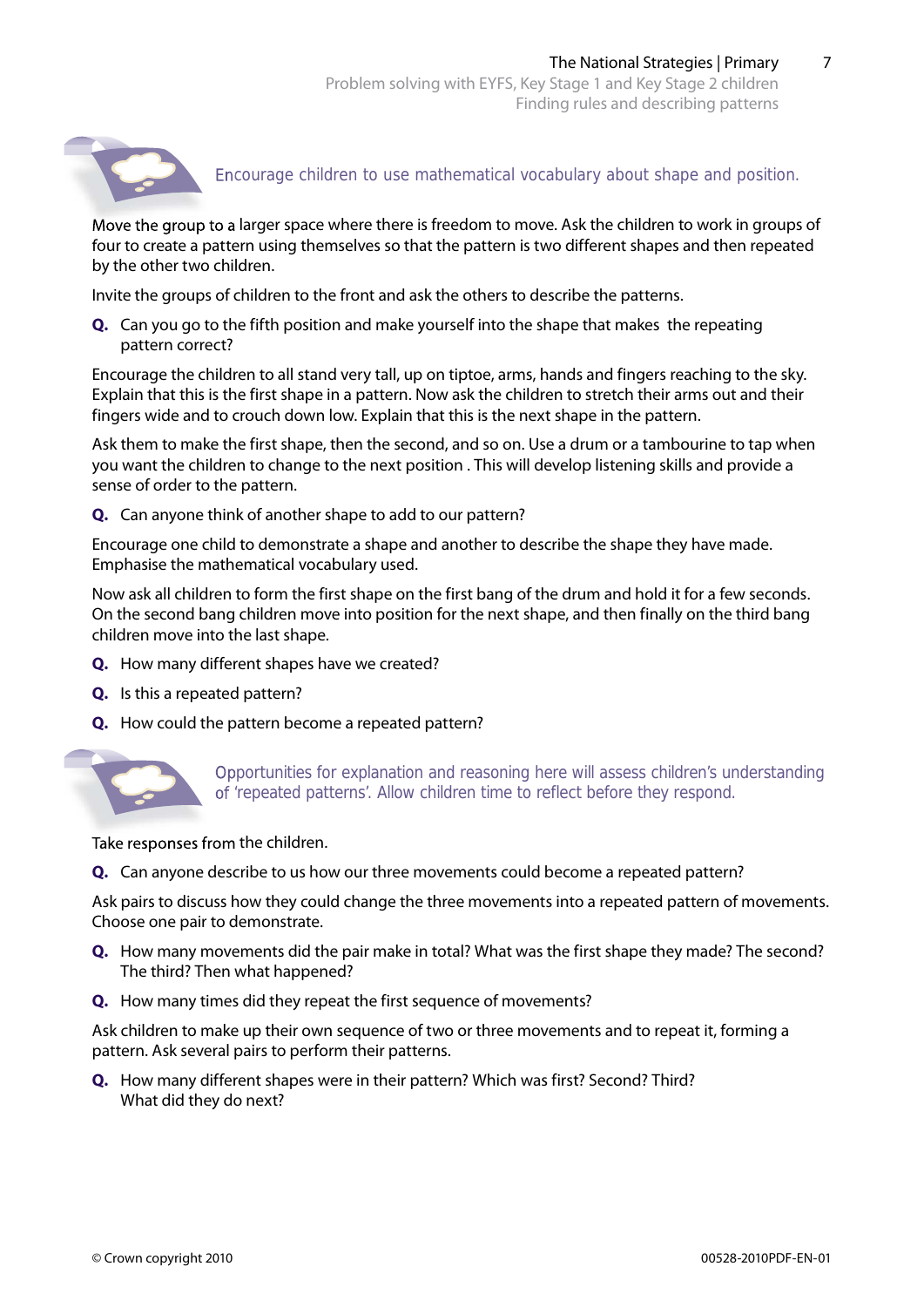8 The National Strategies | Primary Problem solving with EYFS, Key Stage 1 and Key Stage 2 children Finding rules and describing patterns

## **Activity 3**

Give each pair or group of children construction equipment or interlocking cubes/bricks of different colours and sizes. Ask the children to look at the individual cubes/bricks and describe them to each other.

Encourage more-able children to use size as well as colour or to have three rather than two different bricks in their patterns.



There is an opportunity for assessment of objective as children engage in a more independent activity.

- **Q.** Can you create a line of blocks which shows a repeating pattern?
- **Q.** Can you describe your pattern to somebody else at your table?

If the children find this too easy, ask one child to remove two blocks from different places in the pattern.

Display two coloured cubes in the centre of an interactive whiteboard or on a flip chart. Tell the children that this is the middle of a repeating pattern.

- **Q.** Can anyone from the group suggest how we might add some cubes to the right or left hand side to continue the pattern?
- **Q.** How did you use the information to start the pattern?
- **Q.** Did you have to change your ideas as the pattern was added to?

## **Activity 4**

Use an example of a number sequence forwards and backwards that the children have been practising, e.g. counting in twos from 0 or 1, counting in fives or tens. Using a puppet, ask the children to close their eyes and listen to the puppet saying a number sequence where it misses out one or two numbers. Ask children to use their whiteboards to record the missing numbers in order.



It is helpful for children to link their work on patterns with counting in particular step sizes, so that they see this is one particular kind of pattern.

**Q.** Does this pattern continue forwards and backwards?

Ask the children to listen again. This time include a deliberate mistake in the sequence (repeating numbers, reversed numbers, missing numbers), e.g. 10, 20, 30, 50, 40, 60, 70.

**Q.** What is wrong with this pattern of numbers?

Ask the children to work in pairs to write their own sequences of numbers with one deliberate mistake. They should ask another pair to spot the mistake.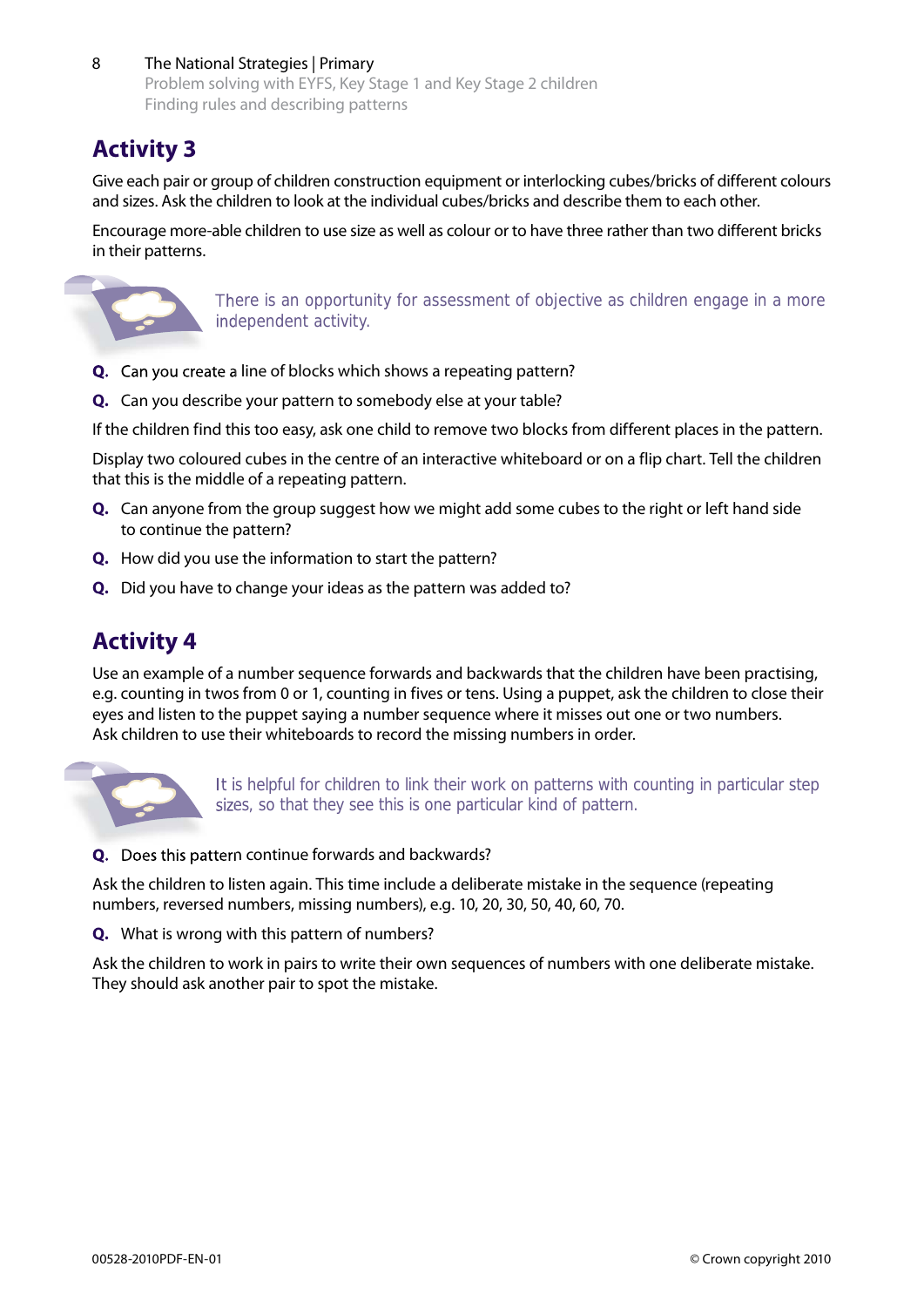# Year 1/Year 2

## **Activity 1: Teddy's presents**

## **Objectives**

- Describe simple patterns and relationships involving numbers or shapes; decide whether examples satisfy given condition
- Describe ways of solving puzzles and problems, explaining choices and decisions orally or using pictures

## **By the end of the lesson, children will be able to:**

- recognise and describe a simple number sequence;
- solve and explain their solution to a given problem.

## **Vocabulary**

pattern sequence continue predict

## **Necessary prior knowledge**

Counting, knowledge of the number system

Simple addition

More than, less than

Recognise, say, copy and extend simple patterns

## **Resources**

- Teddy bear and birthday presents (or use clip art on an interactive whiteboard)
- **•**  Small cubes or multi-link



**Teddy is seven years old today.**



**Each year he is given the same number of presents as his age. How many presents has he had since he was born?**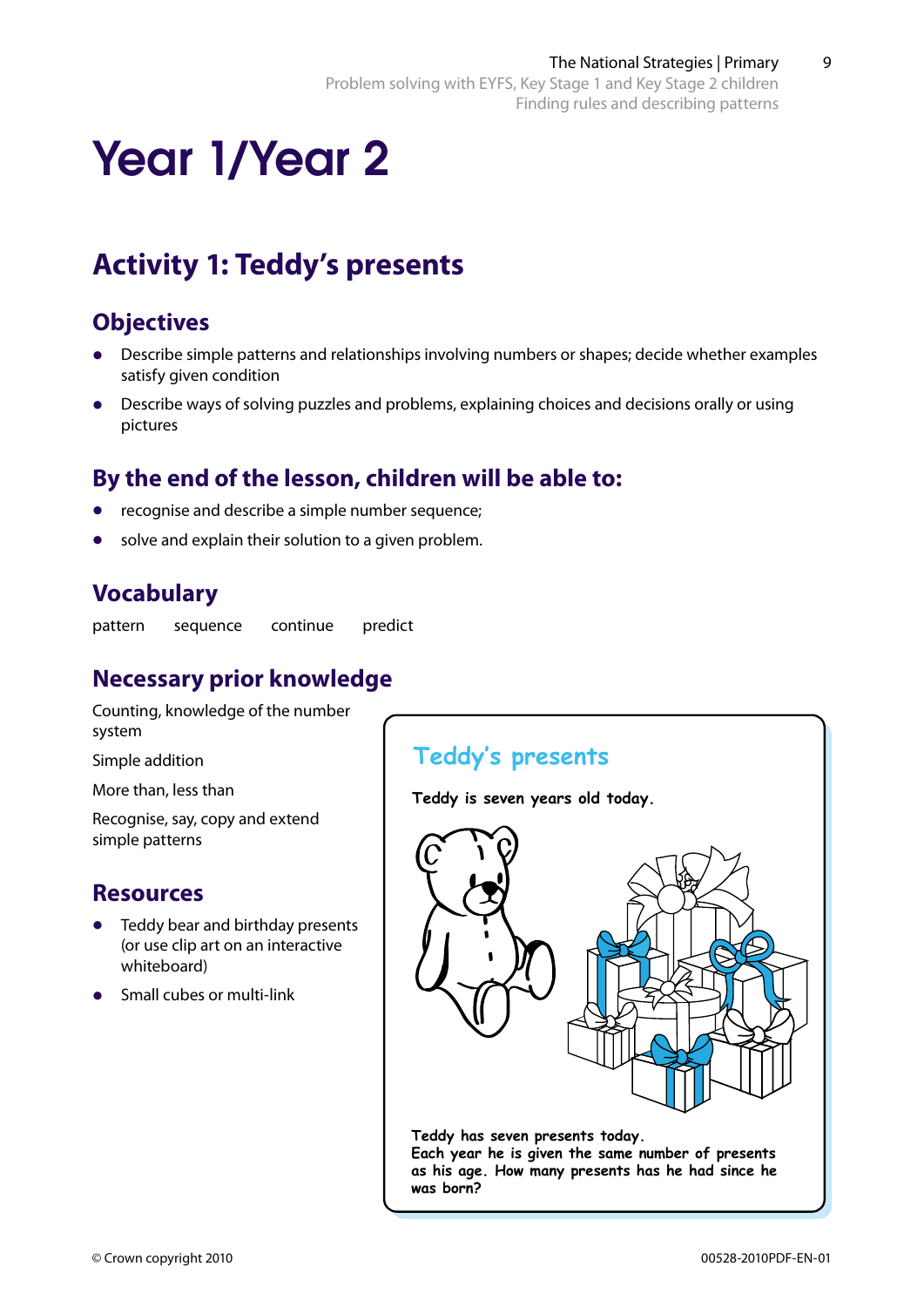10 The National Strategies | Primary Problem solving with EYFS, Key Stage 1 and Key Stage 2 children Finding rules and describing patterns

## **Main teaching activity**

Set the scene for the problem by saying that today is Teddy's birthday. Show Teddy with his seven presents.

- **Q.** How many presents has Teddy got today??
- **Q.** How do you know?
- **Q.** How many presents would he have got last year if he got the same number as his age??
- **Q.** How many will he have next year?
- **Q.** How many would he have had two years ago?
- **Q.** How do you know?

If children are unsure, add and remove presents to show the number for each question.

Ensure that children have used language such as one more, one less, same number as how old he is, etc, and write up the vocabulary as it is used. Ask similar questions, ensuring that all children are clear.



Encourage specific vocabulary so that children learn to explain clearly.

- **Q.** How many presents did Teddy have when he was one?
- **Q.** How many presents did he have altogether by the time he was two?

Show this by making a pile of one present and another of two presents. Make sure the children understand that Teddy has this year's present but also last year's present and that they need to be added together.

If you are using clip art on an interactive whiteboard, copy and paste the first present and then add one more present.

Discuss how you might record this in a way that is clear to everyone. Suggestions might include using cubes or multi-link, pictures, tallies, or calculations  $(1, 1 + 2, ...)$ , or a mixture of these. Demonstrate some of these ways of recording for the candles blown out by the time Teddy is two.



Select a few children, whom you have overheard clearly explaining what they are doing, for feedback..

Ask children to work in pairs, choose a method of recording and use this to show the number of presents Ask children to work in pairs, choose a method of recording and use this to show the number of presents for Teddy's first, second, third and fourth birthdays.

## **Drawing together**

Choose a variety of recordings, but no more than three, e.g. a picture recording, a cube recording and a calculation recording, and invite children to explain what they have done.

- **Q.** Which way of recording is clear and helps us to work out what we need to know quickly?
- **Q.** Which helps us to see how the pattern of the presents grows?
- **Q.** Could we find out how many presents Teddy will have next year, from these recordings?

Ensure that children are aware of:

- the cumulative nature of the number of presents;
- the need to record in clear columns to see the pattern growing.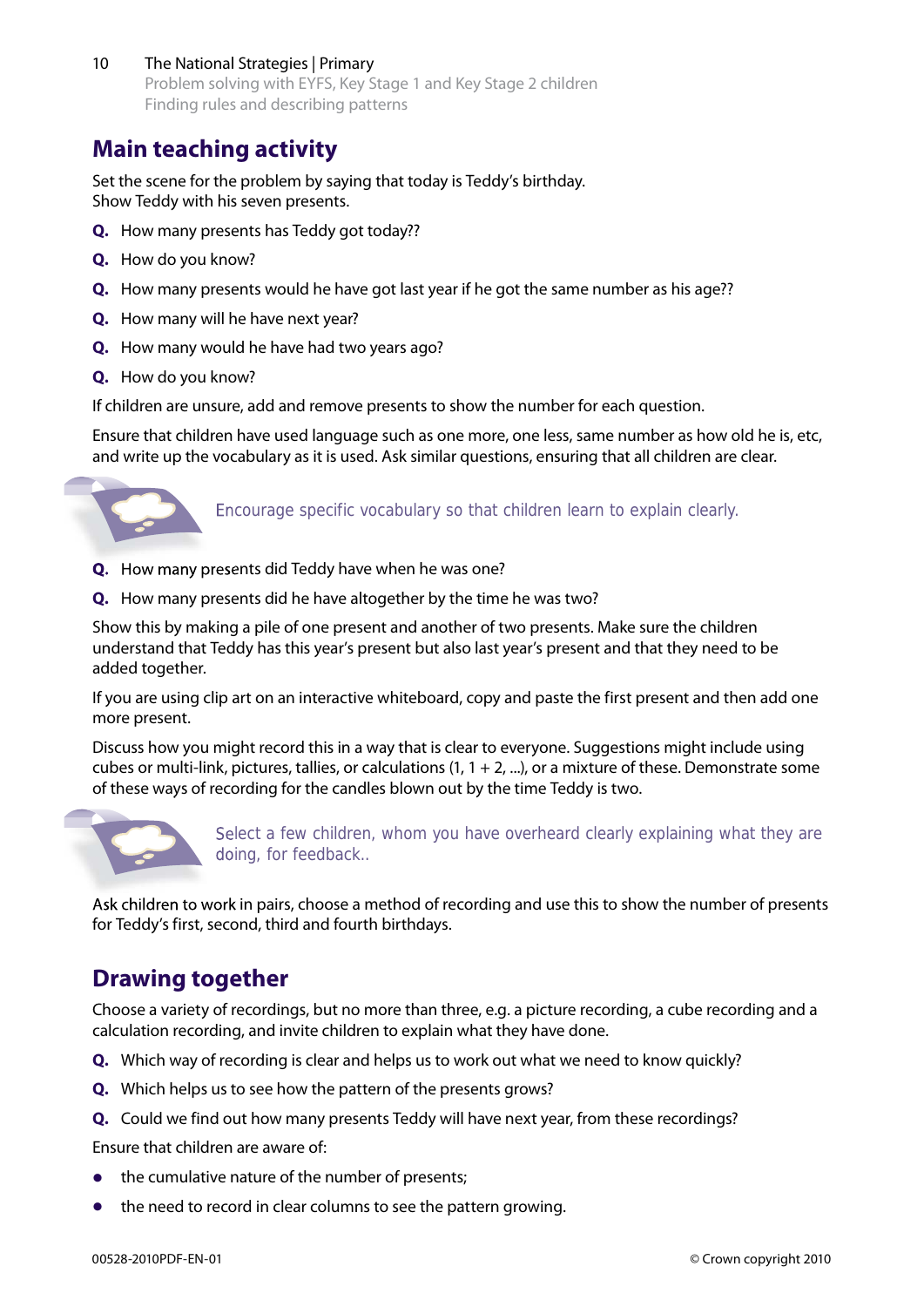Show children how to move from using cubes to using pencil and paper, keeping recording in columns, e.g.

 l 1  $\vert \vert \vert \vert$  3  $\parallel$   $\parallel$   $\parallel$  6

Differentiation may be necessary for those children who are not secure with counting, or totalling to 28, and for those who find the answer quickly. You may ask some children to find the number of presents received when Teddy is five, or eight.

Now ask the children:

**Q.** If Teddy is seven years old today, what is the total number of presents he has been given since he was born?

Explain that they won't be able to answer the question straight away.

Ask children to check that their partner understands what the question is asking and to discuss what they will do to solve it. Say that they may change the way they record if they can now see a better way of doing it, or they may stay with their own recording.



This paired discussion gives an opportunity for children to develop their reasoning skills and use of vocabulary.

Allow children time to work on the problem in pairs.



Circulate and observe surprises - children who exceed expectations or don't meet expectations. Be aware of a dominant partner, and target questions at the passive partner to ensure understanding.

As you work with one or more groups, ask children to clearly show their recording for the fourth or fifth birthday and to talk about it using specific language. These may be given on cards, if the child is able to read them, e.g. more, less, altogether, as well as.

If the language used is not concise, ask them to use the specific language and to practise their explanation with someone else.



Practising their explanations with a partner can build confidence and provide you with some exemplar pairs to draw upon in the plenary.

When they can do this, have some prepared questions ready, for example:

- **Q.** What if Teddy was eight? Could you solve this without writing or drawing?
- **Q.** What language would you use to explain it? What would be the important words?
- **Q.** What questions can you ask a partner?

When most children have solved the problem ask them to share their thinking with another pair at their table so that all four understand each other's work.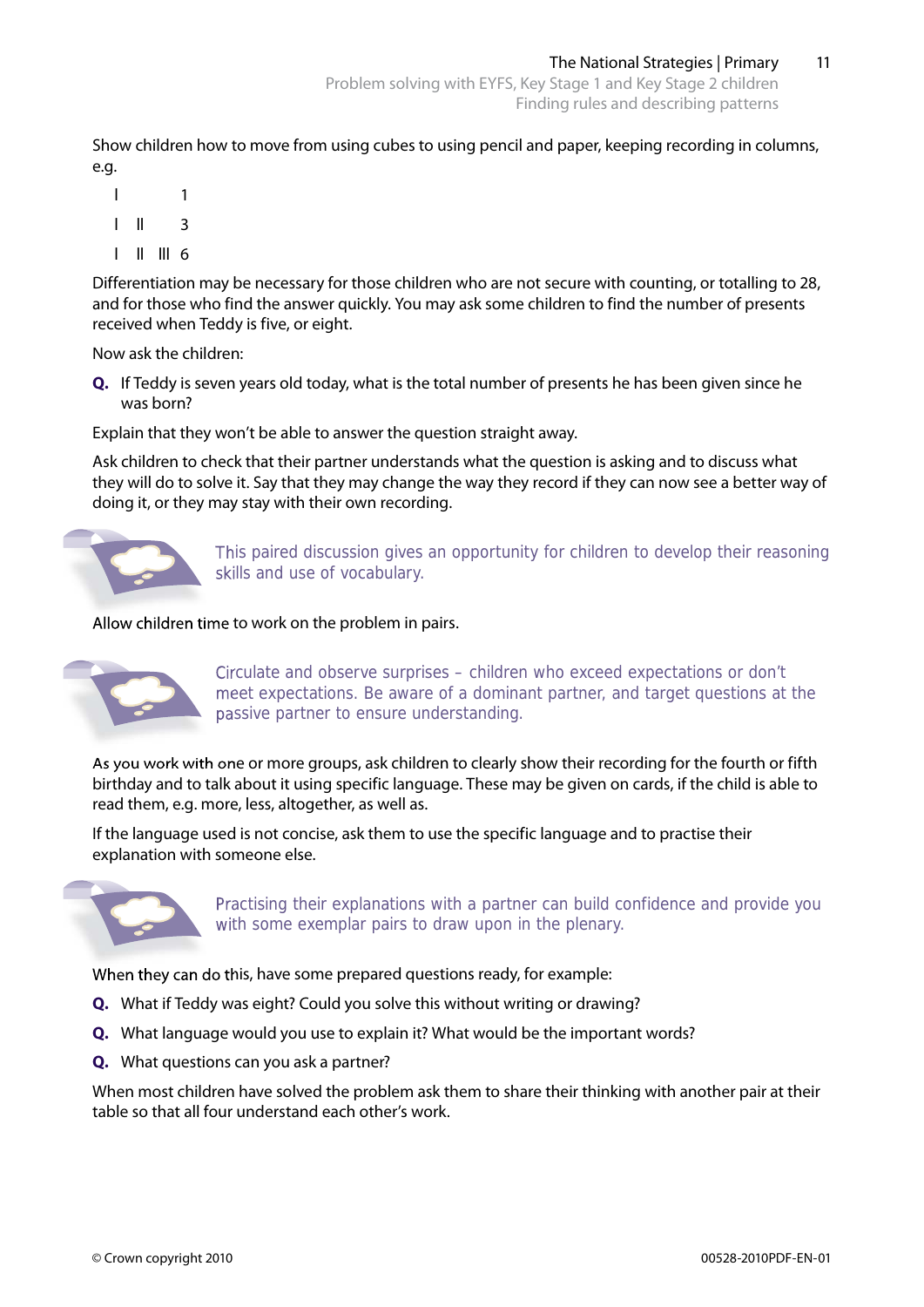12 The National Strategies | Primary Problem solving with EYFS, Key Stage 1 and Key Stage 2 children Finding rules and describing patterns

## **Plenary**

Collect answers to the seventh birthday presents question with the class. If there are different answers, explore why and deal with misconceptions.



Help children to recognise that there is more than one way of recording, but that some ways are clearer or more useful than others.

- **Q.** Was your recording easy to understand?
- **Q.** Did anyone change their way of recording because they found a better way?
- **Q.** Can you explain what was clearer about it?

Look for examples of other clear recordings that show the accumulated facts and a clear column structure.

Discuss patterns that children have noticed. Draw out:

- increasing patterns from recording, i.e. that we include all the years before and then this year's birthday;
- **•**  number patterns, e.g. in recording

 $1 + 2$ 

```
1 + 2 + 3
```
Other patterns which children may have noticed are:

• In the solution 1, 3, 6, 10, 15, 21, 28

the differences are  $2, 3, 4, 5, 6, 7$ 

i.e. the last number that was added is Teddy's new age.

• Triangle shapes are made by the way in which the presents are arranged, represented by cubes.

l

l ll

l ll lll

l ll lll llll

l ll lll llll lllll

l ll lll llll lllll llllll

l ll lll llll lllll llllll lllllll

Review how the following recording is easier for some children to add up, and make reference to bonds to 10 if some children noticed this.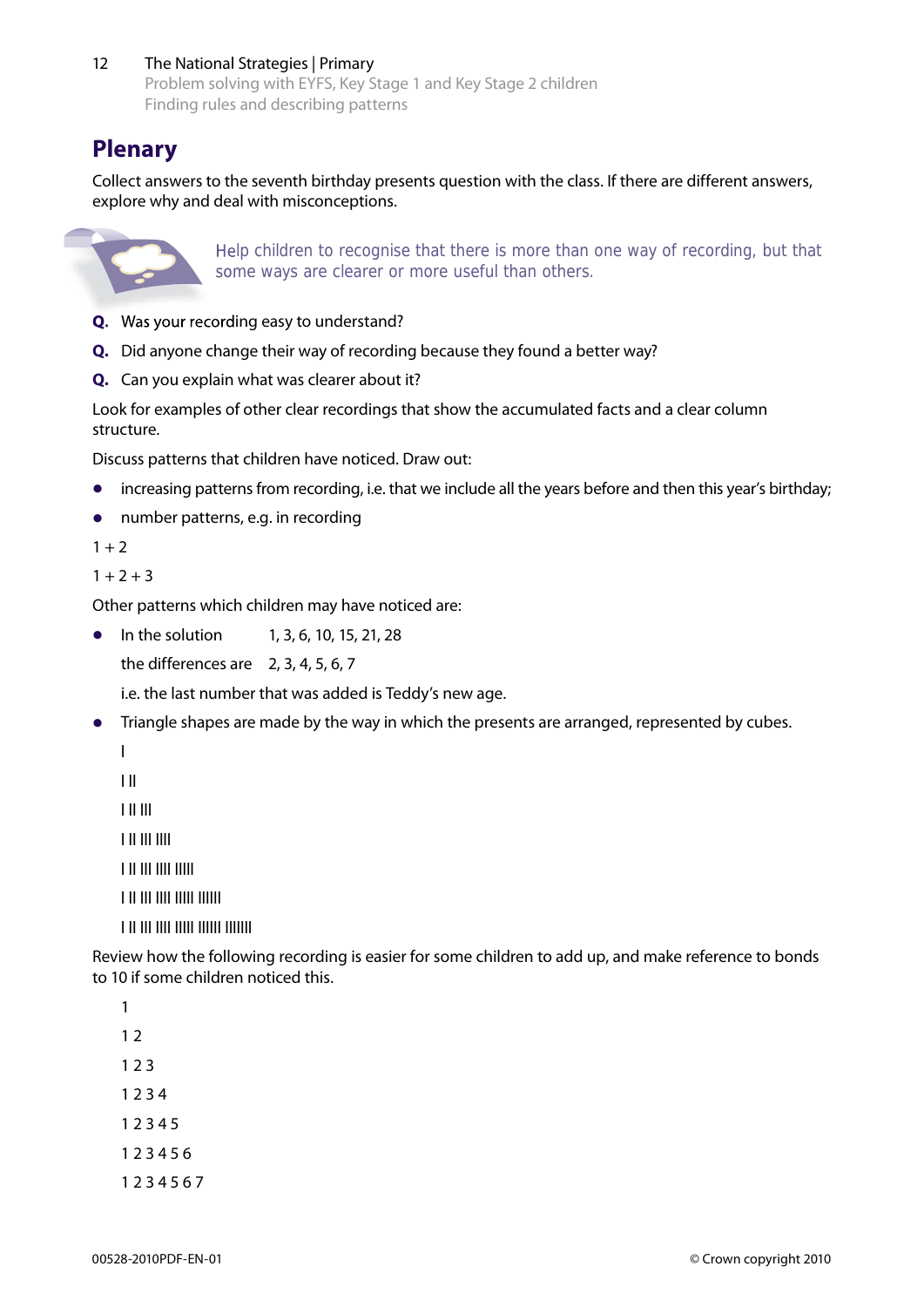

Now that children understand the problem, they should be able to make an informed guess, or be able to say how we can work it out.

**Q.** If Teddy was eight, can you predict how many presents he would have received? **Q.**

For those who have done this, ask how many presents Teddy would have received if he was ten.

**Q.** How could we test this?

Invite one child to do this.

- **Q.** What were the most useful strategies we used to help us answer the problem?
- **Q.** Can we make a list to help us remember for next time?
	- **−** talking about the question to understand what it is asking us
	- **−** clear recording
	- **−** talking and explaining
	- **looking for patterns.**



It is important that children see that these strategies could be used to solve other problems, not just this one.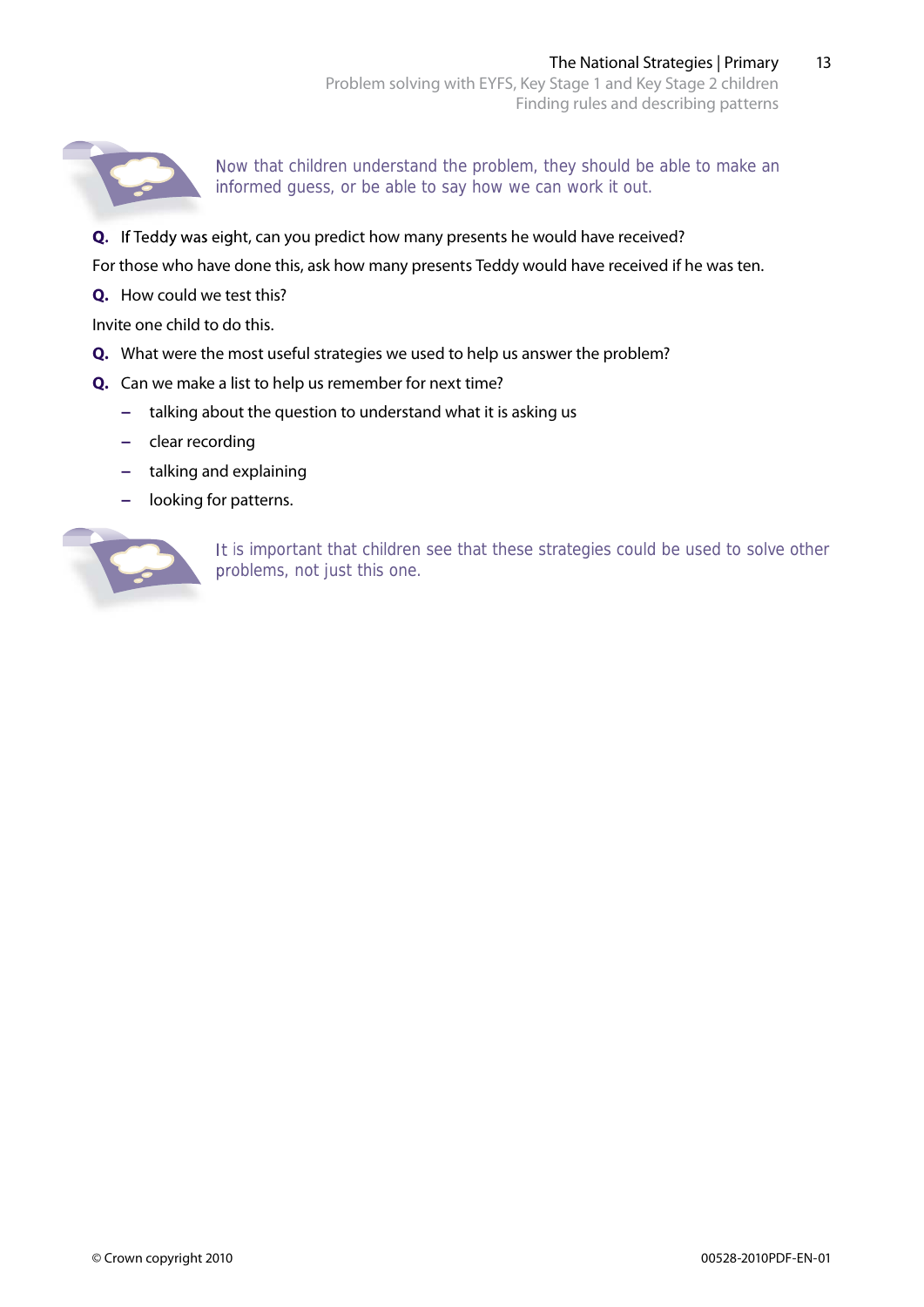#### 14 The National Strategies | Primary

Problem solving with EYFS, Key Stage 1 and Key Stage 2 children Finding rules and describing patterns

# Year 2/Year 3

## **Activity 1: Hopscotch grid**

## **Objectives**

- **Identify patterns and relationships involving numbers or shapes, and use these to solve problems.**
- Describe and explain methods, choices and solutions to puzzles and problems, orally and in writing, using pictures and diagrams.
- Read, write and order whole numbers to at least 1000...; count on from and back to zero in singledigit steps or multiples of ten.

## **By the end of the lesson, children will be able to:**

- describe the rule of a pattern or relationship in own words or pictures;
- test predicted terms to see if a possible rule works;
- use pattern to work out the tenth term in a sequence.

## **Vocabulary**

pattern number sequence increase first, second, tenth, etc.

## **Necessary prior knowledge**

Counting in threes and fives Odd and even numbers

#### **Resources**

- **Hopscotch grid**
- **Digit cards**

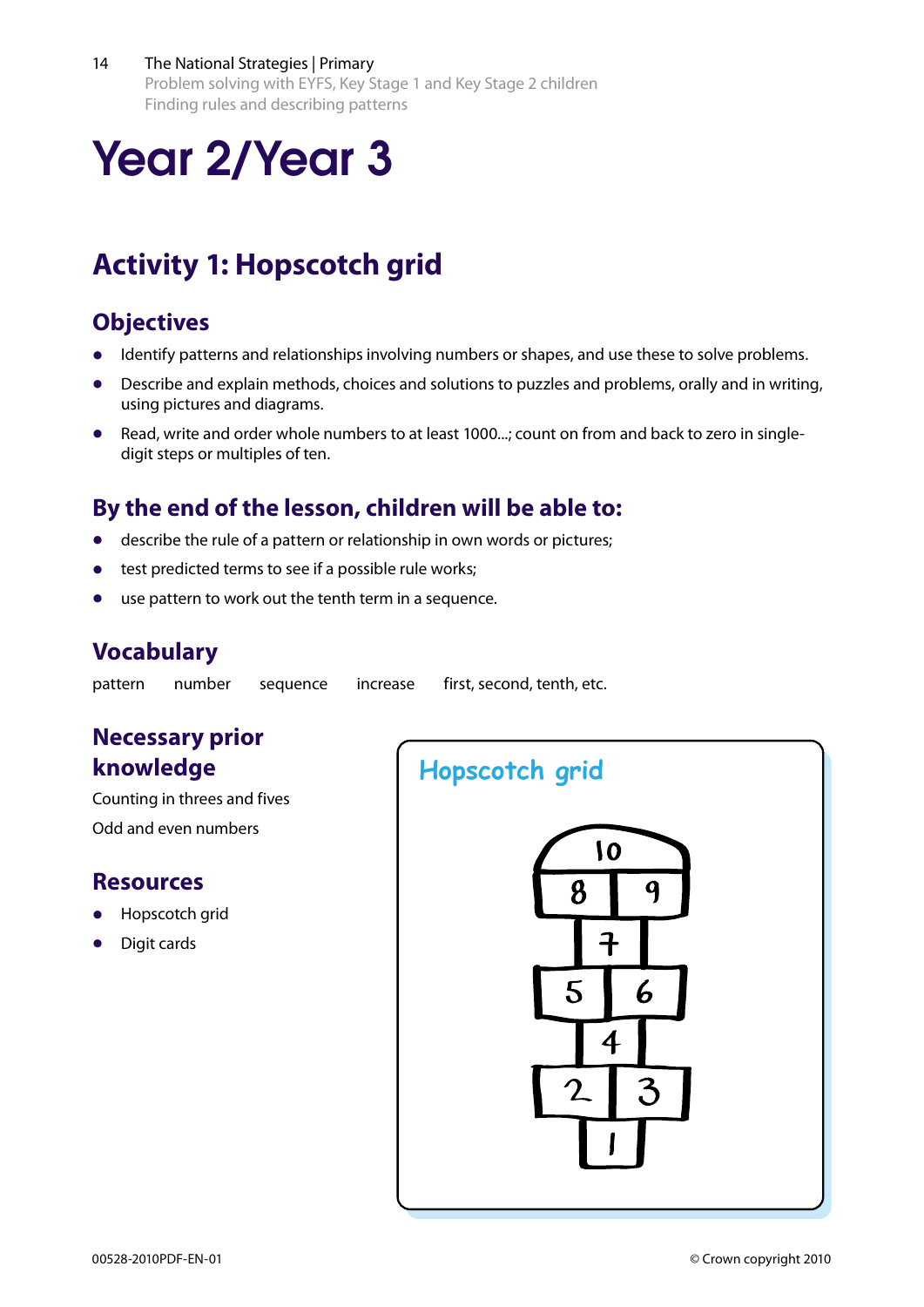## **Main teaching activity**

Draw a hopscotch grid on the board or display one on an interactive board.



It may be helpful if children have jotters or rough books available.

Now ask the children questions such as the following:

- **•**  *Start behind 1. Hop, jump, hop. What number are you on?*
- **•**  *Start behind 1. After a sequence of five moves are you on an odd or an even number?*
- **•**  *What happens if you make two more moves in the sequence?*
- **•**  *If we continue the grid pattern beyond 10, will 15 be in a single square or in a pair of squares?*
- **•**  *What is the difference between each of the numbers in the single squares? What is the difference between each number in the right-hand square of the pair of squares?*
- **•**  *What if the starting number was 3? Would the pattern change? What would the number be in the square currently holding 10? And in the square holding 99?*

After the initial input ask the children:

**Q.** What number patterns can you see?

Allow children time to discuss in pairs before taking feedback. Jot down all the number patterns they have spotted. Be prepared for them seeing patterns that you have not spotted yourself!



This paired discussion will involve more children and allow them time to practise explaining their ideas before contributing to the whole-class discussion.

Encourage children to describe the patterns and the rules that they noticed. The sorts of questions you could ask could include:

- **Q.** What is happening to the numbers in the:
	- **−** single squares
	- **−** left-hand double squares
	- **−** right-hand double squares?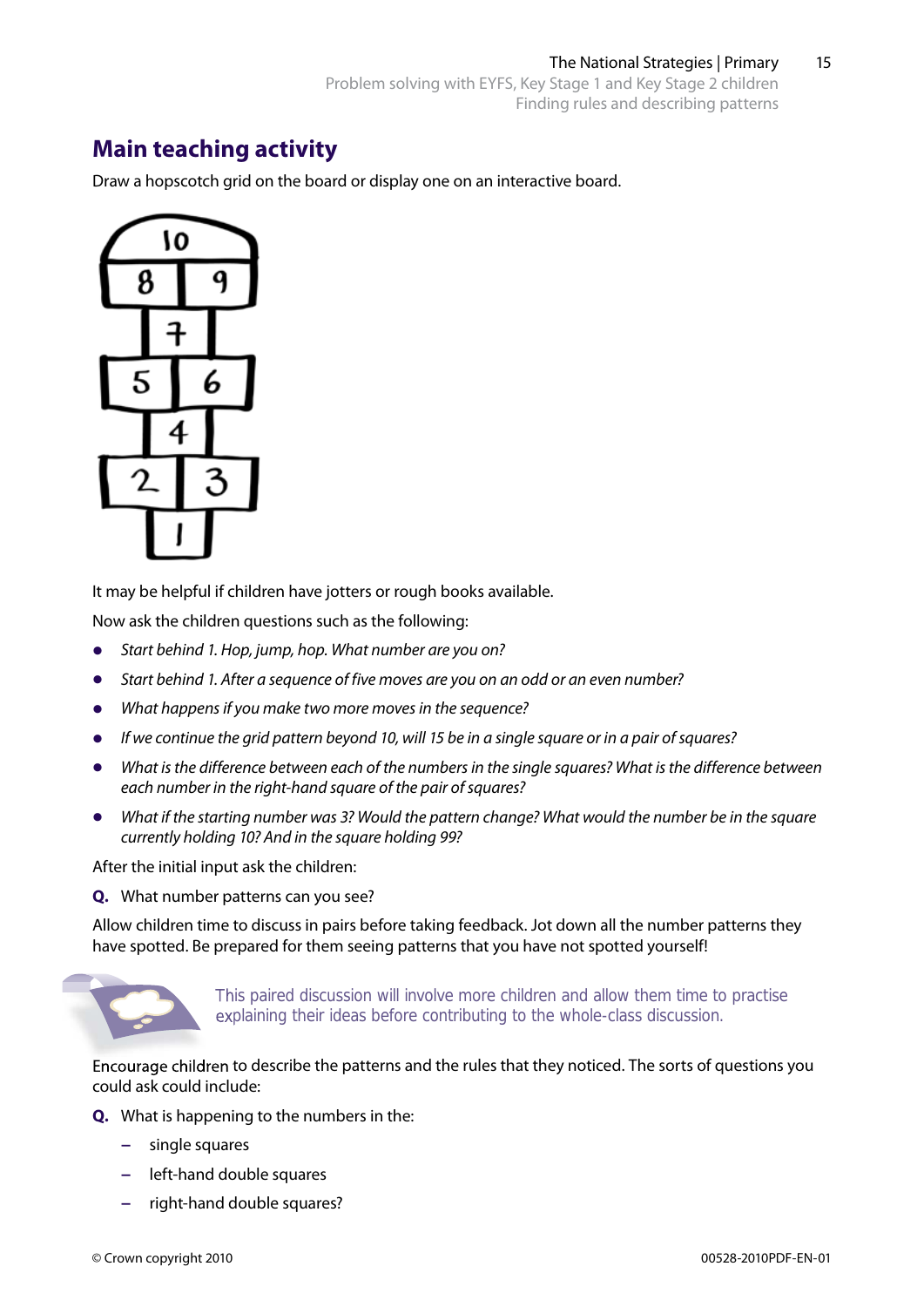- 16 The National Strategies | Primary Problem solving with EYFS, Key Stage 1 and Key Stage 2 children Finding rules and describing patterns
- **Q.** Can you say what the rule is?
- **Q.** Can you continue the sequence in the:
	- **−** single squares?
	- **−** In the left-hand double square?
	- **−** In the right-hand double square?
- **Q.** Will the tenth number in the single-square sequence be odd or even?
- **Q.** Can you predict what the tenth number will be in the right-hand double-square sequence?
- **Q.** Why is it easier to predict this tenth number than the tenth number in the other two sequences?



The suggested questions are not a definitive list. You will need to pursue questions that build on the patterns and relationships that your children spot.

Encourage children to sketch the grid to test their hypotheses.

Assess children's understanding by asking questions such as 'How do you know?' and 'Why do you think that?' Give them time to explain a range of patterns.

Some children may find it helpful to list the single square numbers in order to help them see the pattern of odd and even numbers.

There is enough material in a grid like this to span more than one lesson.

Ask children to continue working in pairs to discuss, explain and record the patterns they find.

## **Drawing together**

Encourage the children to discuss the strategies that they have used to predict numbers, e.g. 'I knew the sequence was the 3 times table, so I knew the tenth number would be 3 *×* 10', 'I noticed that the numbers in the second and fourth single squares were even numbers so I knew that the number in the tenth square would be an even number'.

**Q.** Would number 14 be in a single square? Would 17 be in a double square? Explain to your partner how you know.



It is important that children have opportunities to rehearse explaining their reasoning orally before they are expected to record their reasoning in writing.

Some children will be able to do this by working with odds and evens and number patterns; others will need to sketch the extension to the grid. Where children have used sketches, encourage them to show them to the rest of the class.

**Q.** What if the grid started at 3?

Explore this idea of 'What if …?' statements with the children and give them time to create some of their own. They can explore grids with different starting numbers.



Here you are giving support to children so that they can ask their own 'What if. . . ?' questions.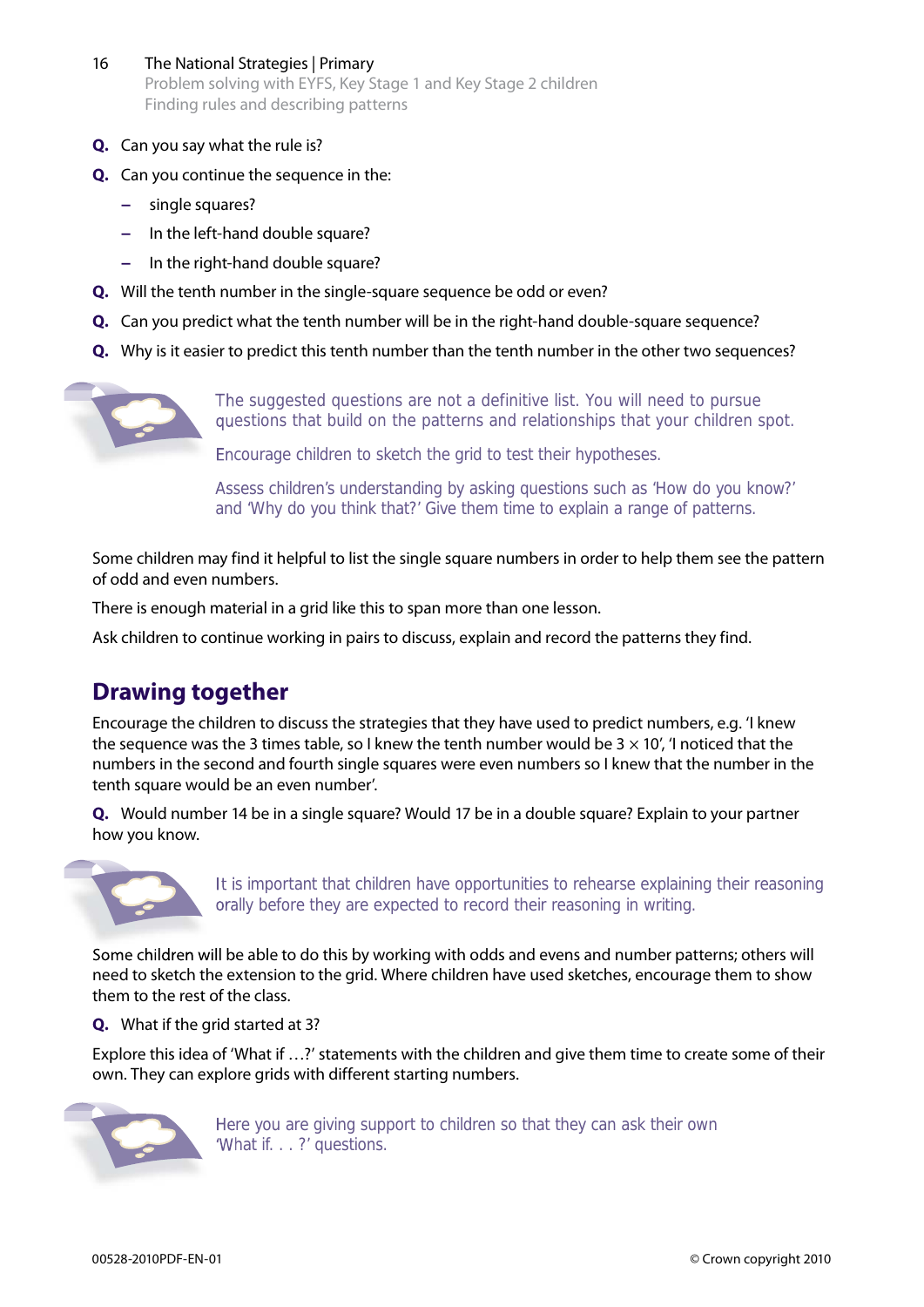## **Plenary**

**Q.** Can you design a hopscotch grid made up of single and double squares so that 6, 11 and 16 are in single squares? Convince your partner.



Using questions like these creates good opportunities for you to assess children's understanding of the number patterns they have been working with.

If, after some discussion, children have not spotted that these numbers increase by 5 each time, you could ask them to describe the pattern of numbers, and ask what numbers will need to go in between.

Give children time to rehearse explaining their thoughts to their mathematics partners and then choose some to explain their thoughts to the class.



This rehearsal should help children to clarify thoughts and so improve the quality of their explanations to the class.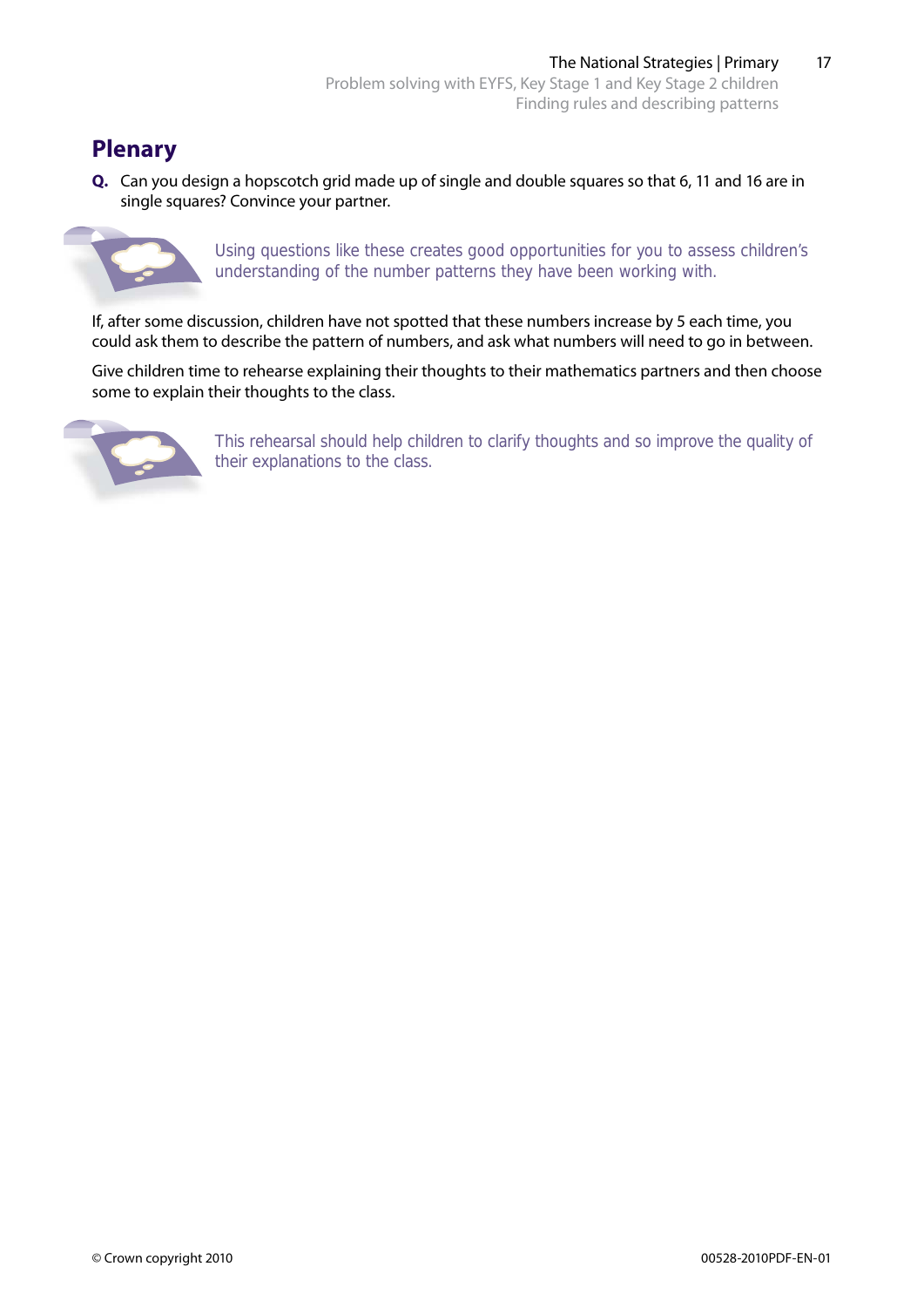#### 18 The National Strategies | Primary

Problem solving with EYFS, Key Stage 1 and Key Stage 2 children Finding rules and describing patterns

## Year 3/Year 4

## **Activity 1: Party bags**

## **Objectives**

- Identify and use patterns, relationships and properties of numbers or shapes; investigate a statement involving numbers and test it with examples
- Describe and explain methods, choices and solutions to puzzles and problems, orally and in writing, using pictures and diagrams

## **By the end of the lesson, children will be able to:**

- recognise, describe and continue a number sequence;
- explain their generalisations.

## **Vocabulary**

**•**  pattern sequence continue predict rule

## **Necessary prior knowledge**

- **•** Counting, knowledge of the number system
- **•**  Knowing strategies for adding several numbers
- **•**  Familiarity with more than, less than
- **•**  Recognise, say, copy and extend simple patterns

### **Resources**

- **Presents and bags**
- **•**  Clip art of similar

## **Party bags**

**Jack is having a birthday party and giving out party bags to his friends.**



**How many different party bags with two presents in each can be made with 10 different items?**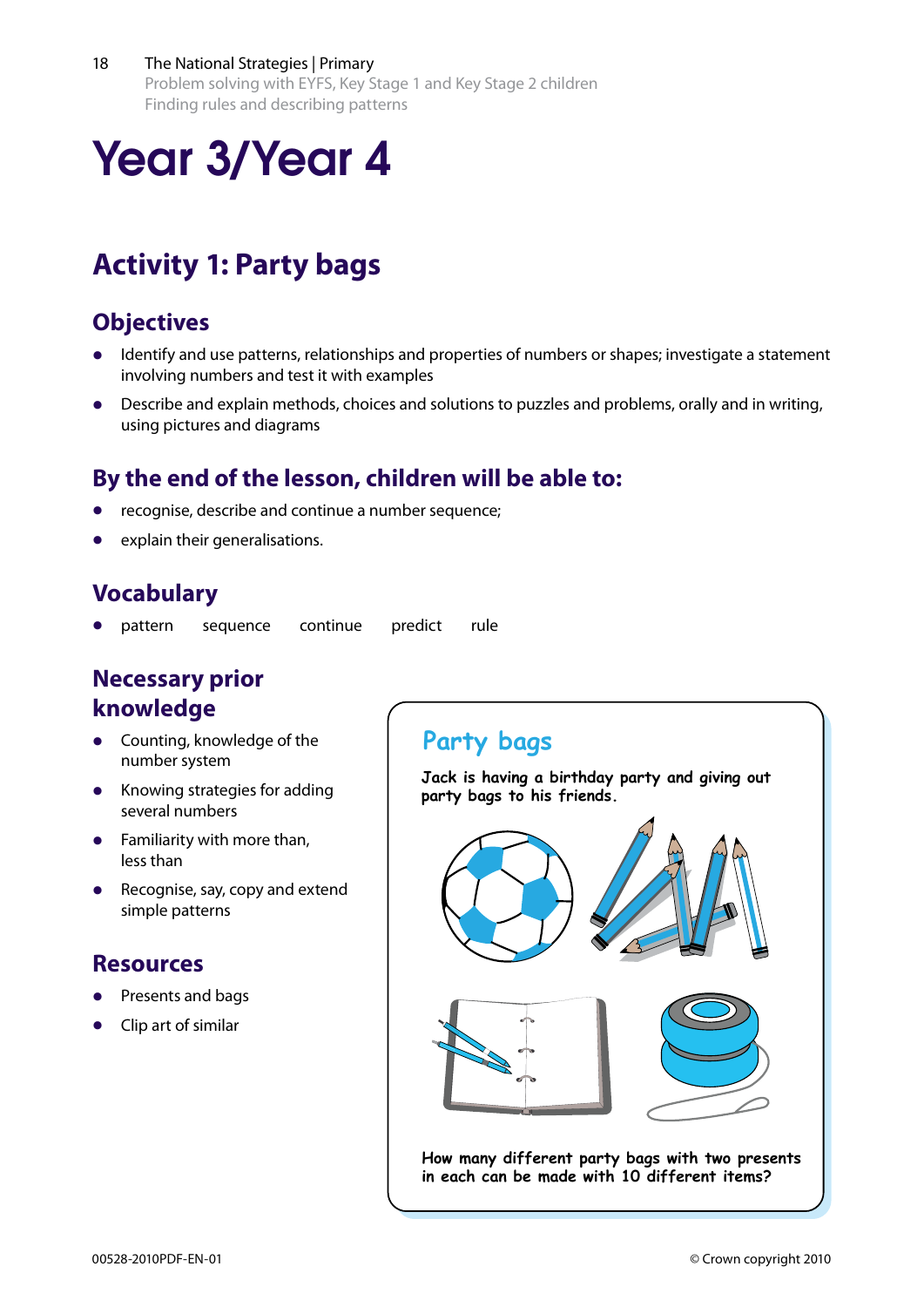Introduce the problem by saying Jack is having a party. Explain that he is giving out party bags to his friends. Each friend will get two presents and each bag will be different.



- **Q.** If Jack has four presents to choose from, how many different party bags can he make?
- **Q.** Can you explain your method to your partner?

Explaining to a partner allows children to clarify their thinking.

**Q.** What is the best way to record to keep track of the different party bags?

Circulate and listen to the children's responses as they begin to consider how they might solve the problem.

Take feedback from the children, recording their method on the board. If it's not suggested, say one possible way to record is using symbols. For example, we can give each of the presents a letter:



Ask the children to work with a partner and record how many different party bags there would be if there were five presents and six presents.

Inviting pairs to discuss together provides a good speaking and listening opportunity. It also helps to develop their reasoning skills.

- **Q.** Did you change your method of recording? Why?
- **Q.** How many party bags are there and can you explain your thinking?
- **Q.** How could you display the information for the number of party bags with four, five and six presents?

Circulate and listen to children's predictions and reasoning.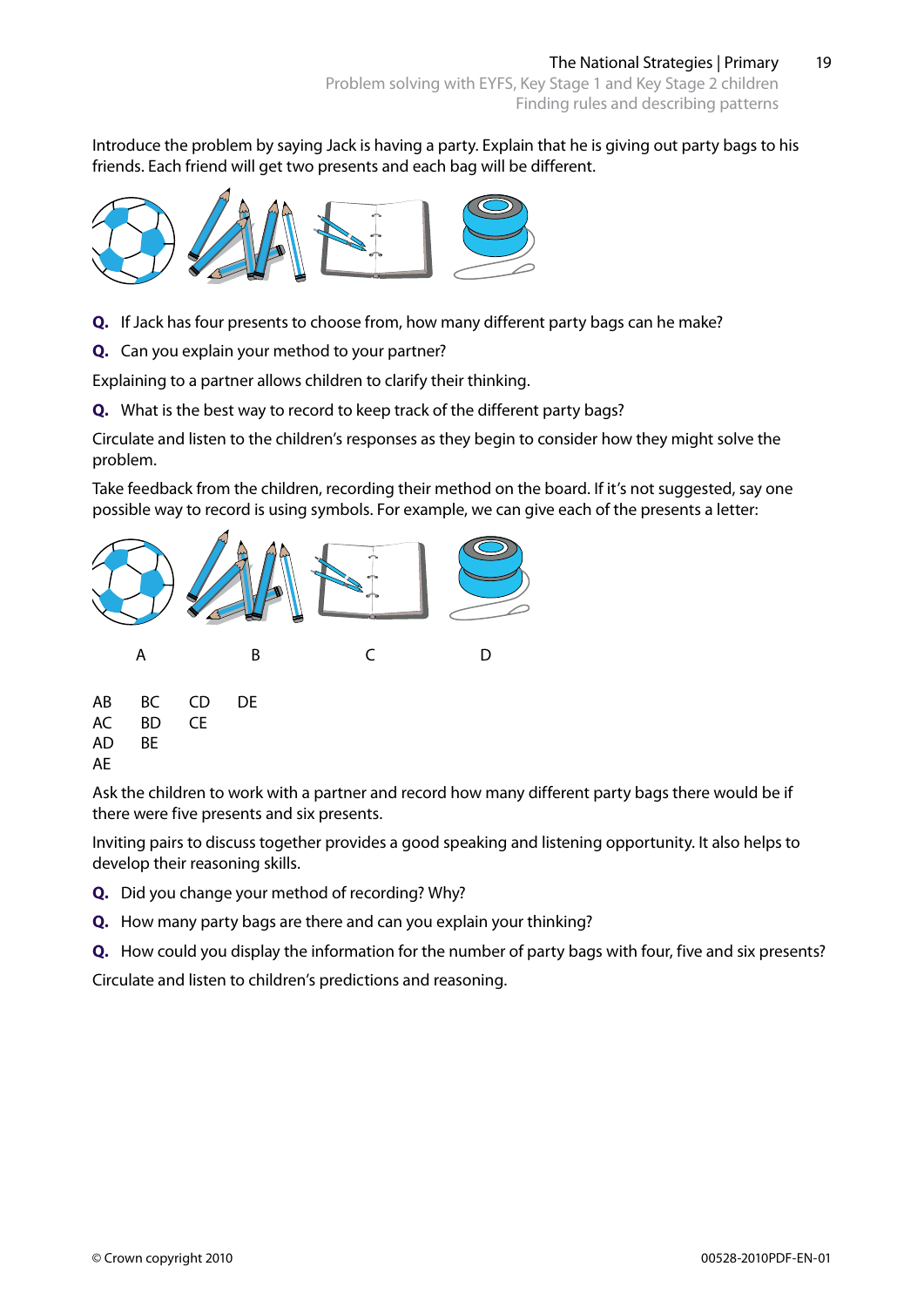#### 20 The National Strategies | Primary

Problem solving with EYFS, Key Stage 1 and Key Stage 2 children Finding rules and describing patterns

#### Take feedback and record suggestions including recording the information in a table.

| <b>Number of presents</b> | <b>Number of party bags</b>                                          | <b>Total</b> |
|---------------------------|----------------------------------------------------------------------|--------------|
| 4                         | BC CD<br>AB<br>BD<br>AC<br>AD                                        | 6            |
| 5                         | BC CD DE<br>AB<br>AC BD CE<br>BE<br>AD<br>AE                         | 10           |
| 6                         | BC CD DE EF<br>AB<br>BD CE DF<br>AC<br>BE CF<br>AD<br>AE<br>BF<br>AF | 15           |

**Q.** How would we add the information for three party bags to the table?

**Q.** Can you predict how many party bags there would be for seven presents?

Ask the children to add the information to the table.

| <b>Number of presents</b> | <b>Number of party bags</b>                                                                     | <b>Total</b>   |
|---------------------------|-------------------------------------------------------------------------------------------------|----------------|
| 3                         | <b>BC</b><br>AB<br>AC                                                                           | $\overline{3}$ |
| 4                         | BC CD<br>AB<br><b>BD</b><br>AC<br><b>AD</b>                                                     | 6              |
| 5                         | BC CD DE<br>AB<br>BD CE<br>AC<br><b>BE</b><br>AD<br>AE                                          | 10             |
| 6                         | BC CD DE EF<br>AB<br>BD CE DF<br>AC<br>BE CF<br>AD<br>BF<br>AE<br>AF                            | 15             |
| $\overline{7}$            | BC CD DE EF FG<br>AB<br>BD CE<br>DF EG<br>AC<br>BE CF DG<br>AD<br>BF CG<br>AE<br>BG<br>AF<br>AG | 21             |

**Q.** What patterns do you notice? Ask the children to feedback on all the patterns they can see.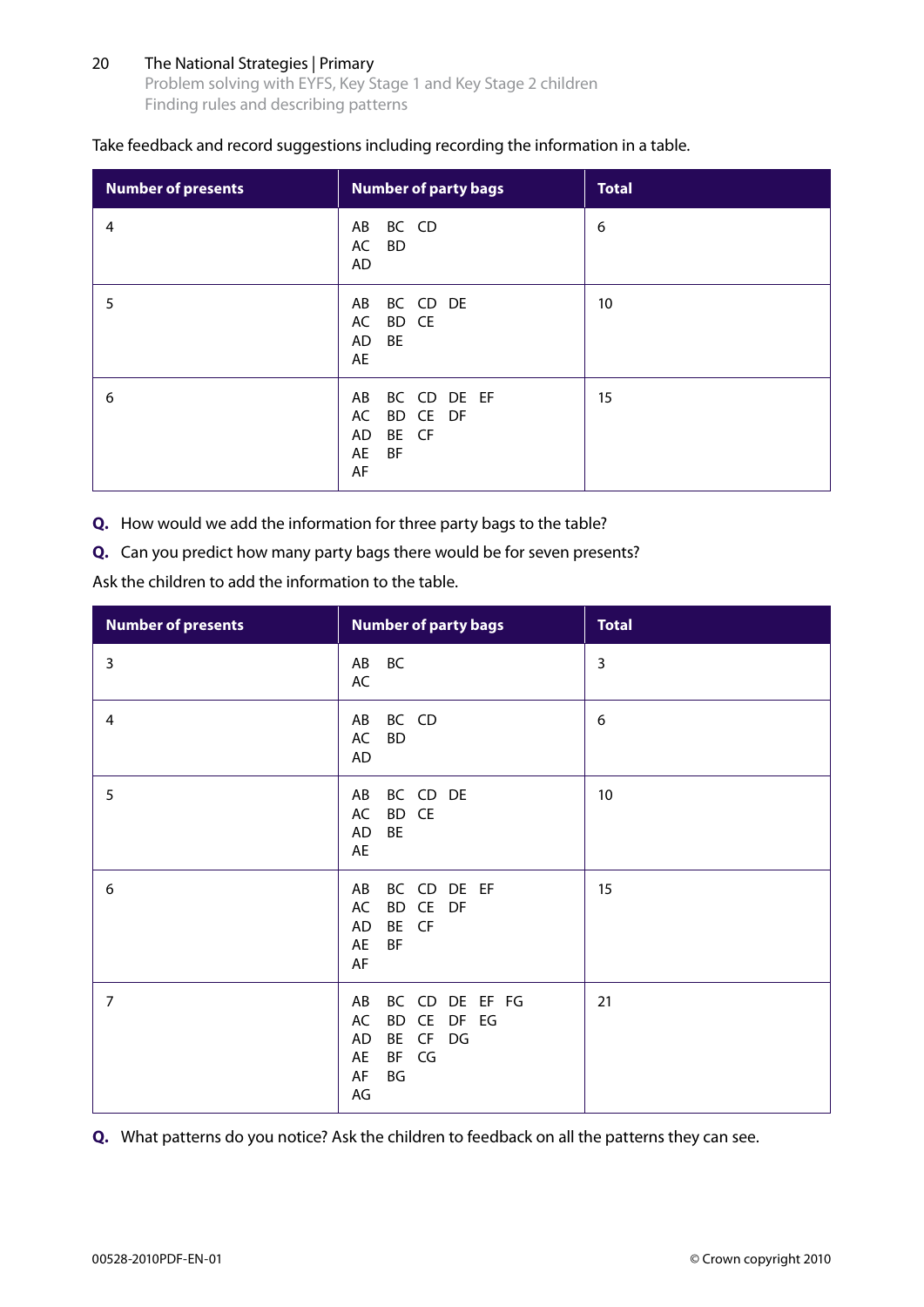## **Drawing together**

**Q.** Can we use the information in the table to work out how many party bags there would be if we had 11 different presents?

Agree we can add on to the total – the number added increases by one each time so:

 $21 + 7 + 8 + 9 + 10$ 

Or we can see from the number of party bags displayed each time we can add:

 $1 + 2 + 3 + 4 + 5 + 6 + 7 + 8 + 9 + 10$ 

**Q.** Is there a quick way to add these numbers?

Give the children a few moments to discuss this. Agree that looking for pairs that make 10 is an efficient method.



This provides a useful opportunity to remind children to identify and use efficient methods of calculation.

Model recording to show that four pairs make 10, and then we add 5, and then add 10, making a total of 55. Make sure the children understand that this means Jack has made 55 party bags and therefore the problem has been solved.

- **Q.** What if we were working out how many party bags Jack made with 16 presents? What numbers would we need to add?
- **Q.** Would we still look for pairs that make 10? What would pairs of numbers need to total?

Establish that we could look for pairs that make 15.



## **Plenary**

- **Q.** What did we do to work out how many party bags we had?
- **Q.** Would this method always work?
- **Q.** Using what we have learned today, can you create a rule?

Here, the children are learning to produce a generalised statement.

Tell children that their rule should begin with this phrase: 'To find the total number of party bags you …' and include some or all of these words: total, add, altogether, age, previous.

Ask children to work in pairs to agree a rule.

Invite several children to share their rules and the rest of the class to evaluate the clarity of the rules shared.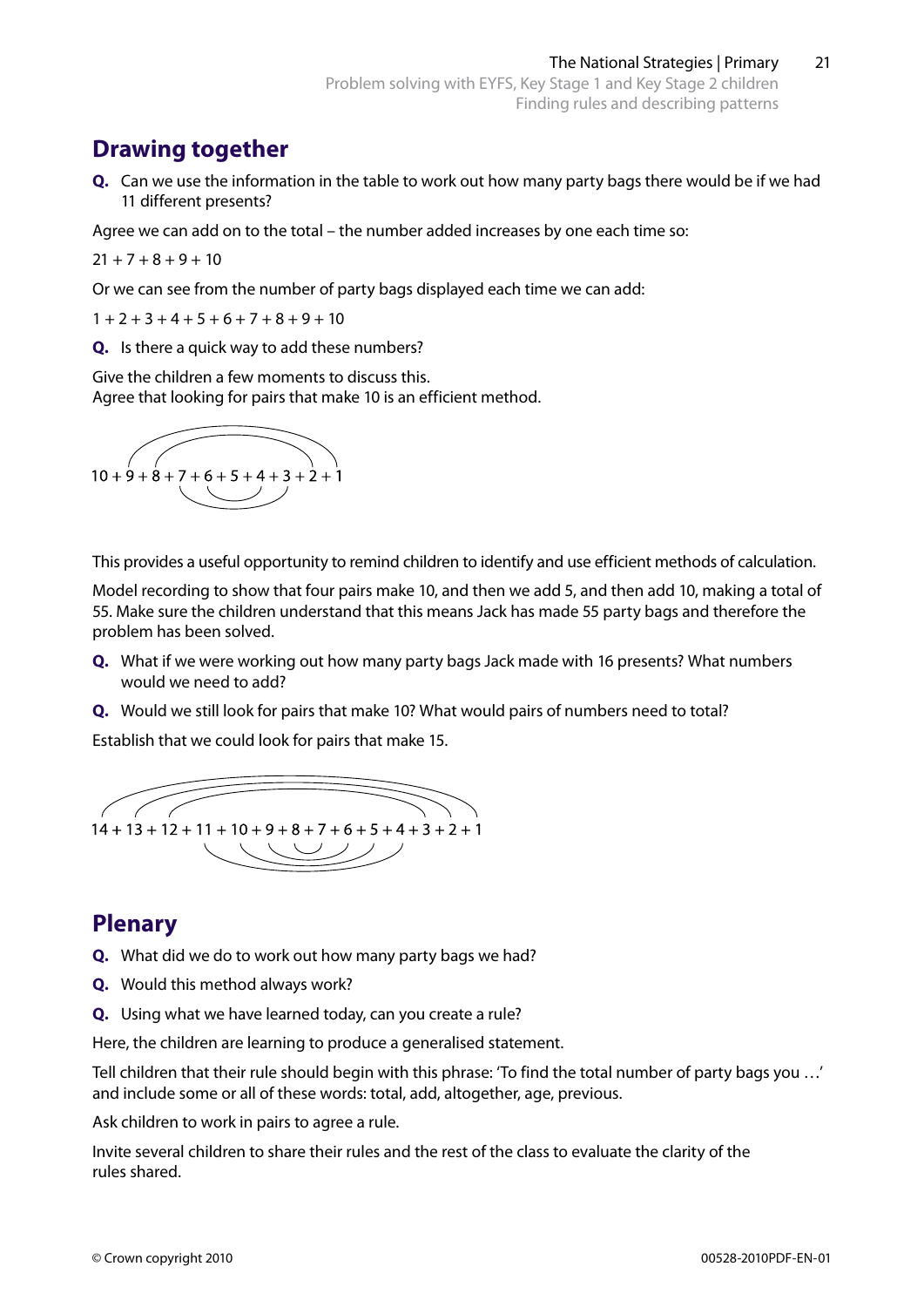#### 22 The National Strategies | Primary

Problem solving with EYFS, Key Stage 1 and Key Stage 2 children Finding rules and describing patterns

# Year 3/Year 4

## **Activity 2: L-shaped models**

## **Objectives**

- **•**  Identify and use patterns, relationships and properties of numbers or shapes; investigate a statement involving numbers and test it with examples
- **•**  Report solutions to puzzles and problems, giving explanations and reasoning orally and in writing, using diagrams and symbols
- Recognise and continue number sequences formed by counting on or back in steps of constant size

## **By the end of the lesson, children will be able to:**

- describe the rule of a pattern;
- predict the tenth term in a pattern.

## **Vocabulary**

| pattern  | repeating | pattern             | same | different |
|----------|-----------|---------------------|------|-----------|
| increase | bigger    | first, second, etc. |      |           |

## **Necessary prior knowledge**

Some experience of recognising and describing patterns

## **Resources**

- **Interlocking plastic cubes**
- **Squared paper**

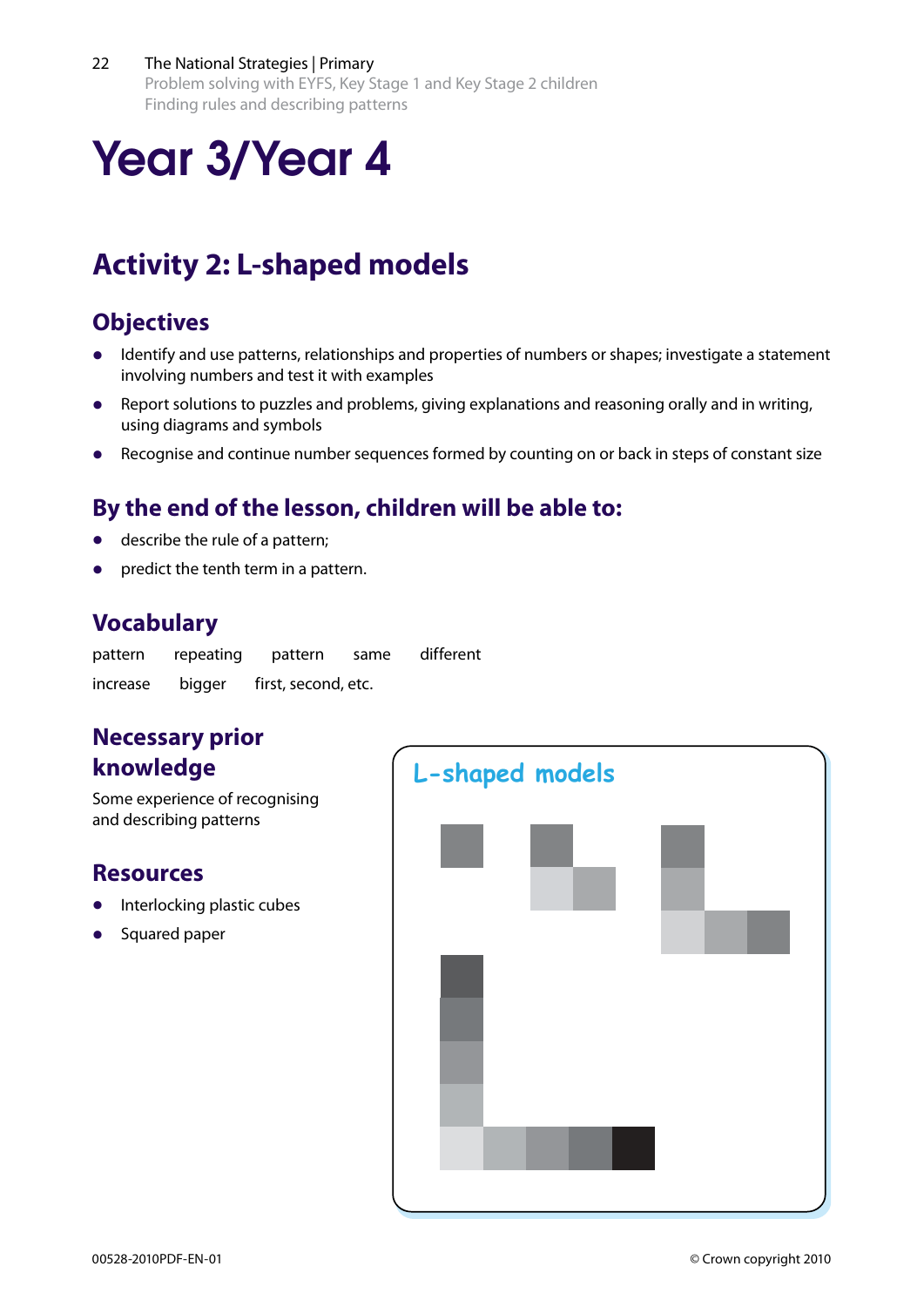## **Main teaching activity**

Arrange the children so they can work in pairs, with individual whiteboards or jotters.



How is paired work supporting the children?

Circulate around the class and observe how the children approach the task.

Discuss with the class the variety of patterns and the different ways of representing them, drawing from their previous experiences. Now display some L shapes made from interlocking plastic cubes or use shapes on an interactive whiteboard:



**Q.** What might the next L shape in the sequence look like?

Ask children to discuss this in pairs, come to an agreement and make the next L shape.

- **Q.** How many cubes might be in the next L shape?
- **Q.** How are the L shapes growing each time?

Ask the children to work with their partner and use the squared paper to record what is happening to the L shape each time. Remind them of the different ways they recorded the clapping patterns, using symbols, shapes and numbers.



Rehearsing descriptions/explanations in pairs involves more children and gives them the opportunity to improve their vocabulary. It also can help them feel more confident in front of the class. rtunity to<br>
ont of the<br>
cubes ava<br>
the L shape<br>
the L shape<br>
are engag

Make sure that there are enough cubes available for the children and some squared paper for recording.

- **Q.** How can you record the way the L shape grows, using numbers?
- **Q.** Would it be useful to create a table?
- **Q.** Would it be helpful to draw the L shape each time?



While children are engaged in this activity look for examples that show different ways of working to use in the plenary.

Ask children to continue finding the number of cubes in the sequence of L shapes. Encourage them to predict the number before making each shape.

- **Q.** Can you predict the number of cubes in the tenth L shape? What about the fifteenth shape? The twenty-first shape?
- **Q.** How can you work out what the 50th shape looks like without drawing out the L shapes?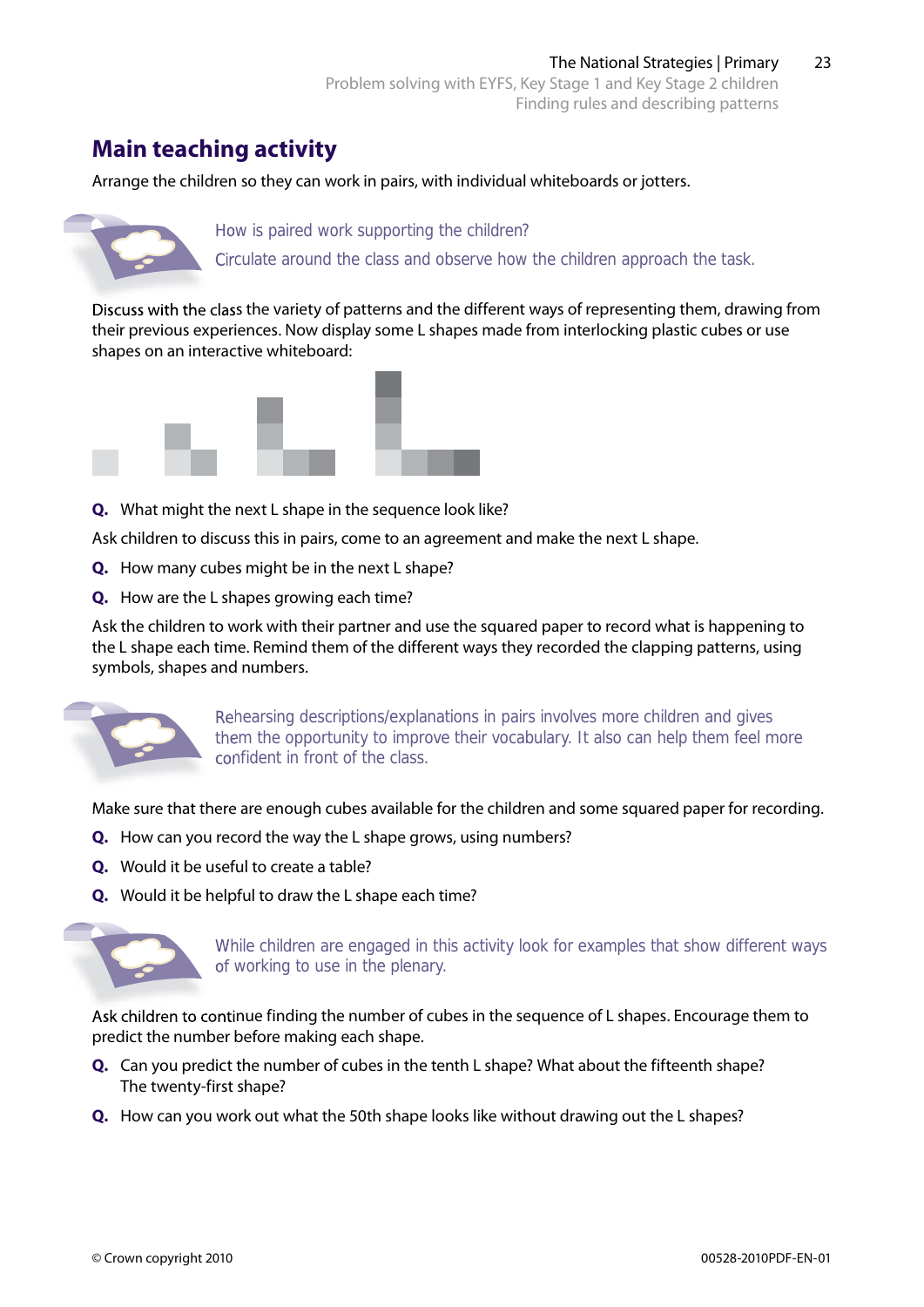24 The National Strategies | Primary Problem solving with EYFS, Key Stage 1 and Key Stage 2 children Finding rules and describing patterns

## **Plenary**

Use children's work to look at the number pattern that has been created.

- **Q.** What patterns can you see in the numbers you have written down?
- **Q.** Can you explain to your partner what the rule is?

The children should have spotted that the pattern is the sequence of odd numbers.

Look at the sequence of odd numbers on a number line; ensure that children can articulate that the sequence starts at 1 and increases by two each time.

- **Q.** Do you need to make or draw the L shape to predict the next number in the sequence?
- **Q.** Can you and your partner make a shape that would grow in the sequence of even numbers?

Allow children time to discuss and investigate.

You could challenge the children to investigate other letter shapes such as T and E in this lesson or in subsequent lessons. Children could use cubes or squared paper and record their results in tables.

- **Q.** Can you and your partner explain to each other why you must start with an even number of cubes?
- **Q.** Can you use what you have learned today to predict or work out how many cubes there would be in the tenth shape?

Agree that if the pattern is the sequence of odd numbers, then the tenth shape will have the tenth odd number of cubes.

Draw the following table on the board:

| <b>Shape</b>              |   | - | $\overline{\phantom{a}}$<br>æ | 4 | -<br>ь, | ۰<br>$\bullet$   | $\overline{\phantom{0}}$ | 8 | 9 | 10 |
|---------------------------|---|---|-------------------------------|---|---------|------------------|--------------------------|---|---|----|
| <b>Number</b><br>of cubes | - | 4 | o                             | O | 10      | $\sim$<br>$\sim$ |                          |   |   |    |

**Q.** This pattern is the sequence of even numbers. Is there a quicker way of finding the number of cubes in the tenth shape than counting in twos?

Encourage children to see the relationship between the number of the shape and the number of cubes in it.

**Q.** Can they predict what the twentieth shape would be? Would it be easier to draw the shape or to use the table? Why?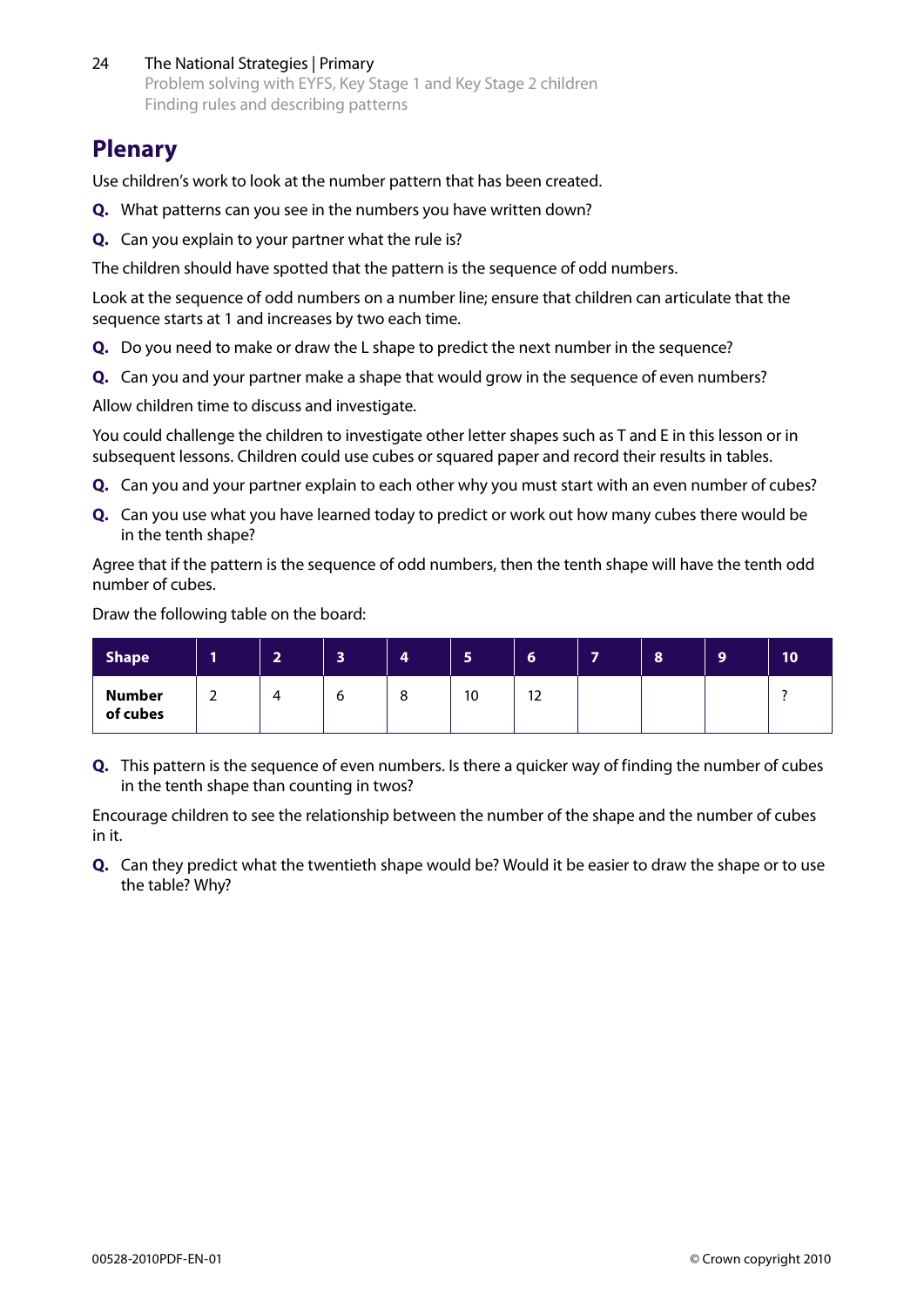# Year 5/Year 6

## **Activity 1: The candle problem**

## **Objective**

- Represent and interpret sequences, patterns and relationships involving numbers and shapes; suggest and test hypotheses; construct and use simple expressions and formulae in words then symbols (e.g. the cost of *c* pens at 15 pence each is 15*c* pence)
- **•**  Explain reasoning and conclusions, using words, symbols or diagrams as appropriate

## **By the end of the lesson, children will be able to:**

express the general term in words and begin to do this algebraically.

## **Vocabulary**

pattern sequence term predict generalise

## **Necessary prior knowledge**

Recognise and extend number sequences

Some experience of relating a term to its position in the sequence

Know the relationship between the areas of right-angled isosceles triangles and squares

## **Resources**

- A3 paper for paper mat activity
- **Squared paper available, if** required

## **The candle problem**

**Mrs Gillespie is 73 today. She has had a birthday cake and candles every year siunce she was born.**

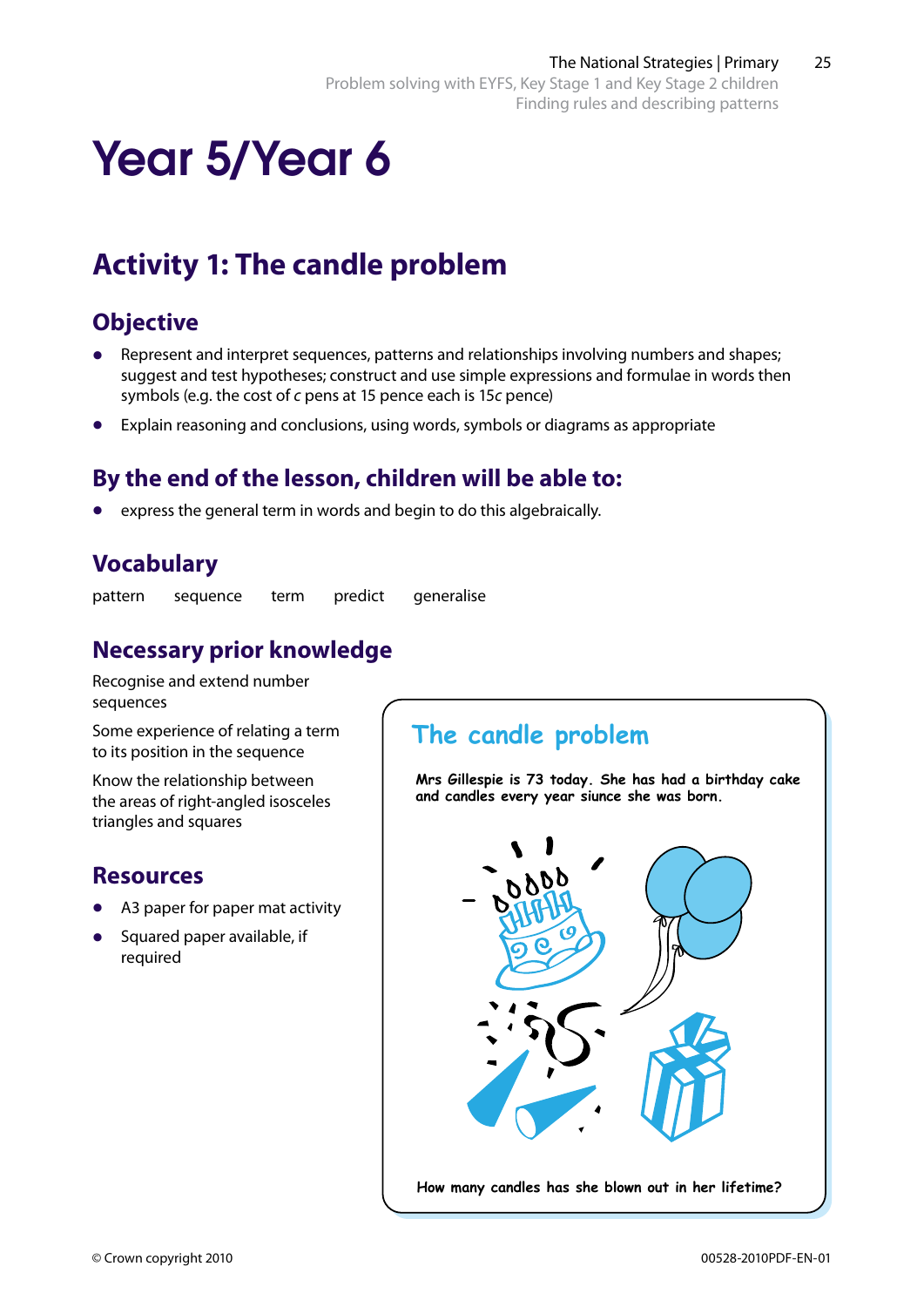#### 26 The National Strategies | Primary Problem solving with EYFS, Key Stage 1 and Key Stage 2 children Finding rules and describing patterns

## **Main teaching activity**

Set the context of the problem. Mrs Gillespie is 73 today. She has had a birthday cake every year since she was born. How many candles has she blown out in her lifetime?

Ask children to work with a partner and discuss what their understanding of the problem is and what kind of recording may be useful. Remind children that recording needs to be systematic and easy to refer to.



Circulate and listen for discussion demonstrating efficient ways of recording.

## **Drawing together**

Establish that everyone understands the problem and that everyone is clear about the method of recording they will use.

If there are several children who do not know how to record, ask a child whom you have overheard to explain their method.

Work with the uncertain children to begin with until they are secure in recording.

Allow children to explore and enjoy the problem for a short while. It is likely that the children will see that they could add  $1 + 2 + 3...$  72 + 73, which will take a long time to calculate.



When children begin to realise that this will take a very long time, draw them together again.

## **Drawing together**

**Q.** What problems have you come up against?

Discuss problems children have experienced. Pick up on the fact that finding a solution could take a very long time.

**Q.** What can we do so that we don't have to write down all the numbers of candles and add them up?

Ask children to take a few minutes to discuss possibilities and establish that we need to develop a rule that will get us to the answer more quickly.

Say that you are going to go back to an arrangement of the candles to see what patterns and information can be gained from it. Say that simplifying a problem by using smaller numbers can often help us to understand how we can solve it, perhaps seeing patterns that we don't see when using larger numbers.

Suggest that the candles could be drawn like this:

```
I
I I
I I I
I I I I
```
This represents the candles blown out in four years.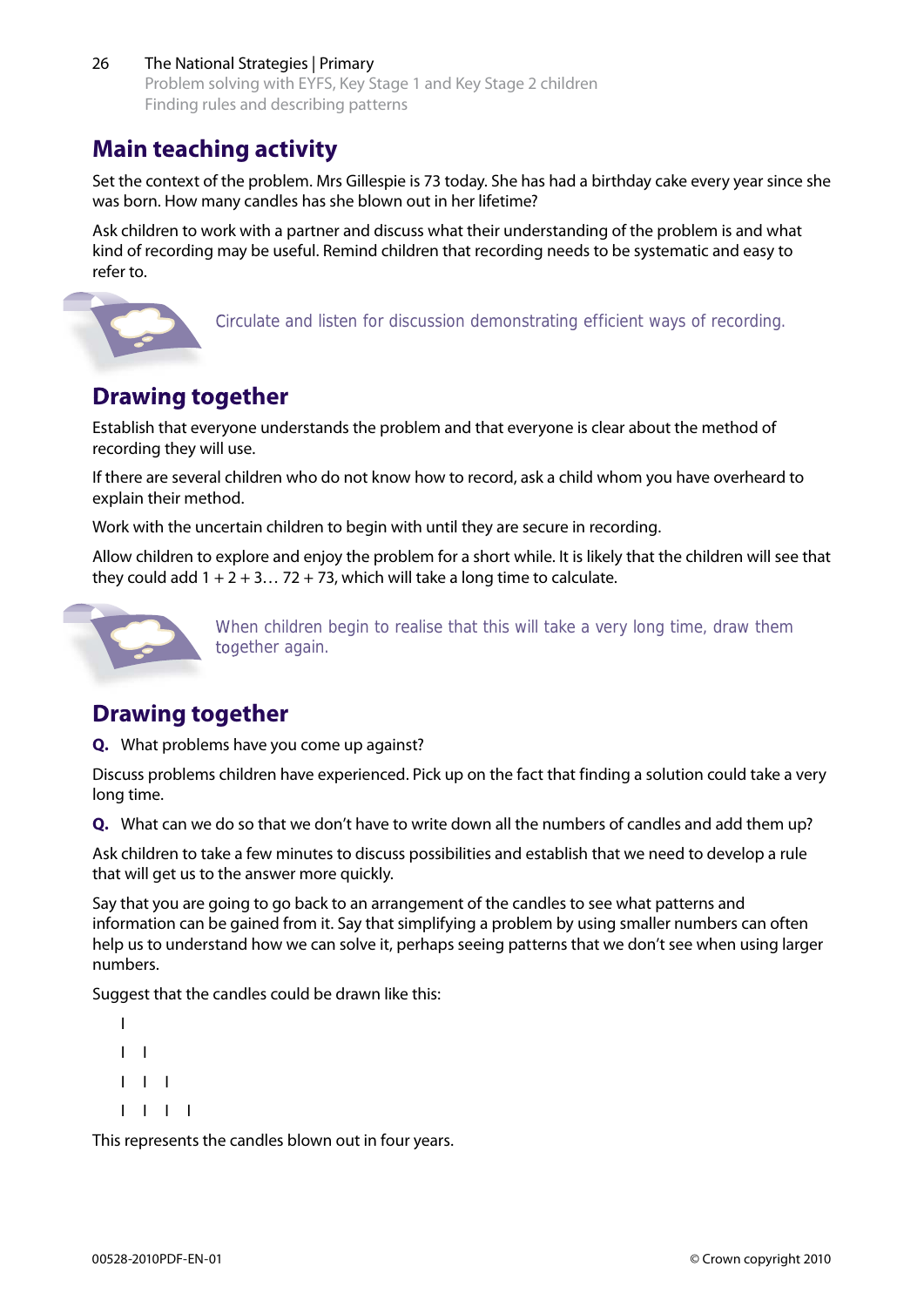

Circulate and select a group which is moving towards using square numbers. Prepare them to show their thinking to the class before drawing together.

- **Q.** Can you see patterns in:
- the way the diagram grows?
- the shape it makes on the paper?
- **•** the numbers generated?
- **•**  the number of rows and columns?

Say that these may be things children want to consider.

You could use a 'place mat' activity to generate discussion and creativity in looking for useful patterns/ relationships.

Put the first four rows in the centre of the mat. Divide the mat into four.

Each child has a few minutes to jot down anything they notice in their space. They then share with a partner and refine their ideas, discarding anything that will not be useful. Each pair then shares with the other pair until they come up with a group consensus.

## **Drawing together**

Ask the chosen children to describe what they see. Draw out:

- the number of rows and the number of columns are the same;
- this number is Mrs Gillespie's age, i.e. the number of candles on the most recent cake, the number of candles added to the previous total;
- the shape formed by the candles is a right-angled isosceles triangle (it looks like half of a square).

Say that when Mrs Gillespie was five she would have blown out the following number of candles in her lifetime:

- I . . . .
- $I$   $I$   $I$   $I$   $I$   $I$   $I$   $I$
- I I I . .
- I I I I .
- I I I I I



Here we are showing that a diagrammatic recording of the candles can help us to see and explain a pattern rather than always only looking at the numbers.

Tell the children that numbers in a sequence like this are called triangular numbers, for an obvious reason.

Check that the children understand.

Discuss the arrangement of candles and the square formed by the triangle and empty spaces.

**Q.** What can you say about the number of candles in the triangle, and the number if the whole square was filled?

Agree that the number of candles is a bit more than half the area of the square.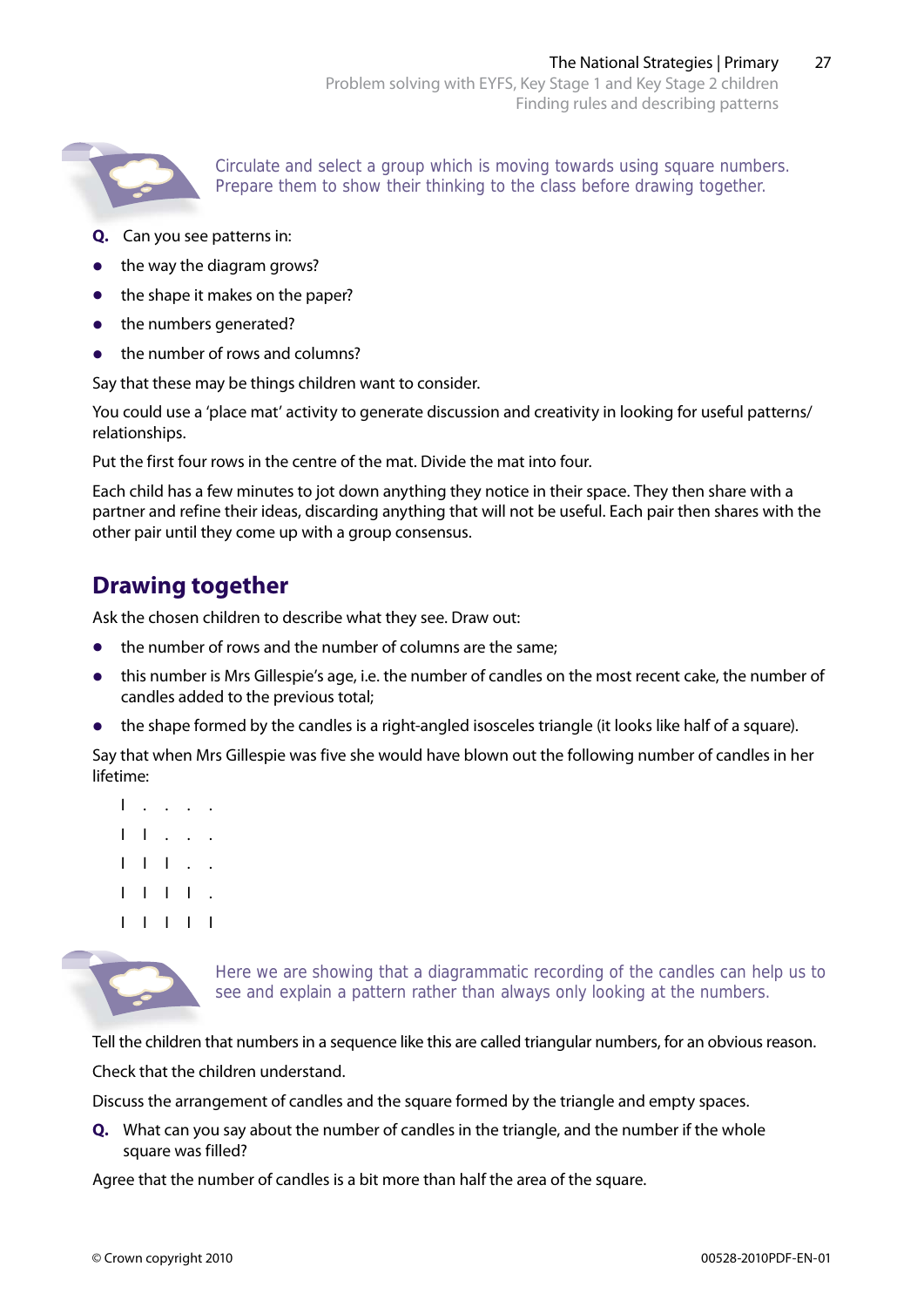- 28 The National Strategies | Primary Problem solving with EYFS, Key Stage 1 and Key Stage 2 children Finding rules and describing patterns
- **Q.** Will this be the case for the fifth birthday? The sixth? The tenth? The 100th? Always?
- **Q.** How many candles roughly would Mrs Gillespie have blown out by the time she was six?

Discuss that this would be a bit more than half of  $6 \times 6$ , i.e. a bit more than 18.

**Q.** How many more than 18?

Encourage children to draw the diagram. Agree that the answer is three more than 18, i.e. 21.

Ask the children to discuss how we might work out what to add to half of the square number, i.e.  $\frac{1}{2}$  ( $n \times n$ ) where n = Mrs Gillespie's age.

## **Drawing together**

Children may see and explain this in different ways. Ask at least one group to explain their thinking. For example, some may see that halving the square halves the number in the diagonal, but we want the whole diagonal. Draw out that the bit we need to add on to half the square is half the diagonal.



Describing what they see can help children towards a generalisation.

Circulate while they do this and collect children's ideas. It will be helpful if they rehearse their explanations with their group/partner/you before sharing with the class.

Q. How can we work out what half the diagonal is?

Refer back to the diagram for the fourth birthday.

- I . . . I I . . Agree that in this case it is 2. I I I . I I I I
- **Q.** What is the number in the whole diagonal?

Agree that the number in the whole diagonal is the number of candles on the most recent cake, i.e. *n*.

**Q.** What is the number of candles?

Agree that this is  $\frac{1}{2}$  ( $n \times n$ ) +  $\frac{1}{2}$ n. This can also be written as ½ *(n2 + n)*.

**Q.** What should we do now?

Agree that it would be sensible to check that this works for the next few birthdays. Ask the children to work in pairs to do this.



This check helps children to understand and so be convinced.

**Q.** Are you convinced that this will always work?

Alternatively, children may see the pattern in a different way. Some may see and use the lack of symmetry in the square. Some may say that an empty row should be added to the top, as shown below.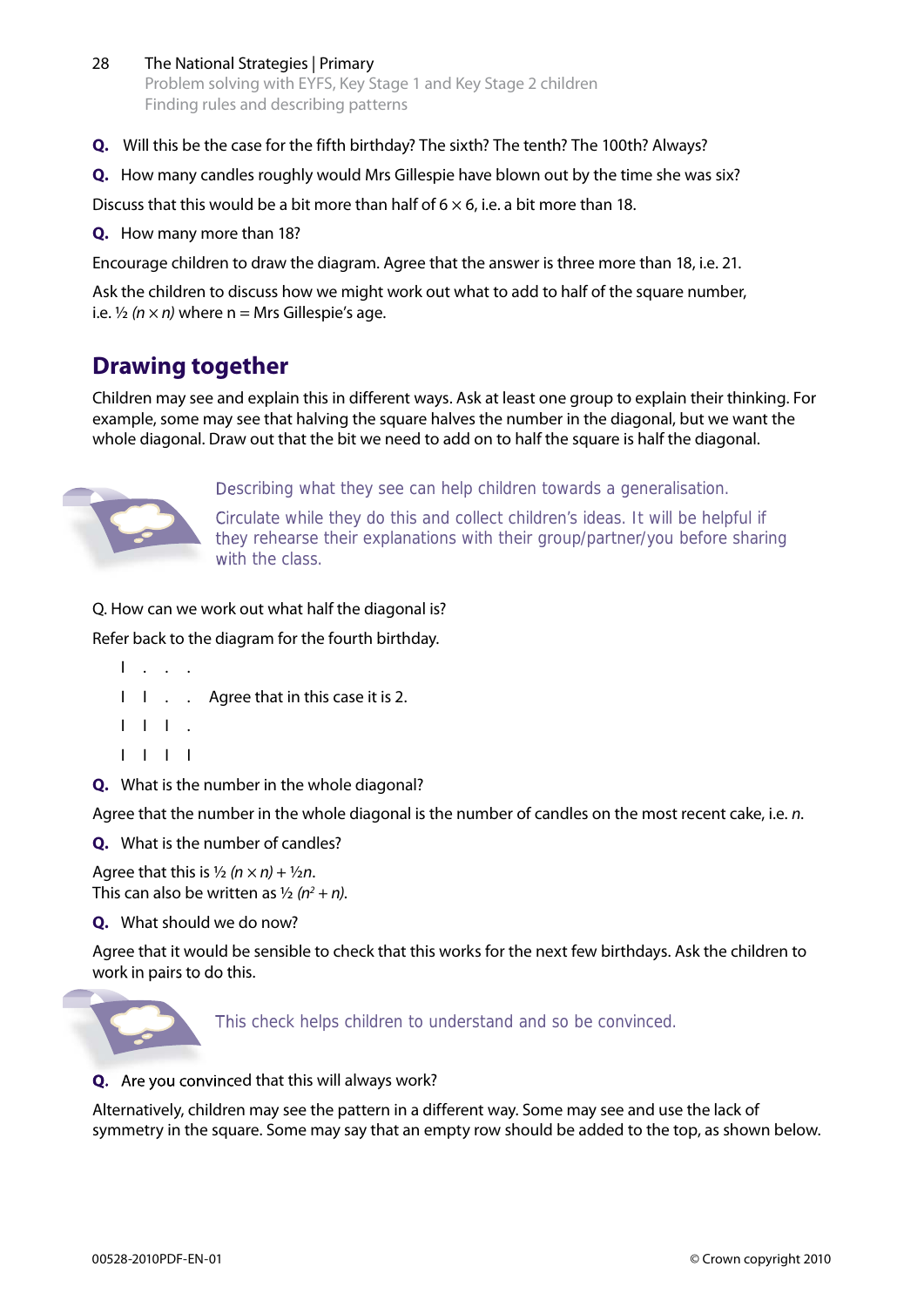. . . . I . . .  $I \cup I \cup \ldots$  $I$   $I$   $I$   $I$ I I I I

Half of this new shape gives the correct number of candles.

**Q.** If *n* is the number of candles on the most recent cake, how can we think of the total number?

Agree that we could add n to *(n × n)* and then halve this total:  $\frac{1}{2} (n^2 + n)$ .

[This could also be described as  $\frac{1}{2} \times n \times (n + 1) = \frac{1}{2} (n^2 + n)$ .]

Ask children to check this for several terms.

If you have shown two ways of looking at this, ensure that children realise that different ways of looking at the pattern have resulted in the same expression.

Ask children to solve the original problem, using a calculator if they wish.

## **Plenary**

Ask children to share the answer:

 $\frac{1}{2}$  (73<sup>2</sup> + 73)

 $=$   $\frac{1}{2} \times 5402$ 

 $= 2701.$ 

Ensure that children realise that this expression  $[\frac{1}{2} (n^2 + n)]$  will work for all birthdays.

**Q.** If Mrs Gillespie lived to be 100, how could we work out how many candles she would have blown out?

Help the children to reflect on how we arrived at a generalisation. You may wish to draw out some or all of the following:

- being sure what the problem was;
- **•**  using diagrams to show what was happening;
- **•** predicting and testing;
- explaining what we saw;
- **•** recording this using mathematical language.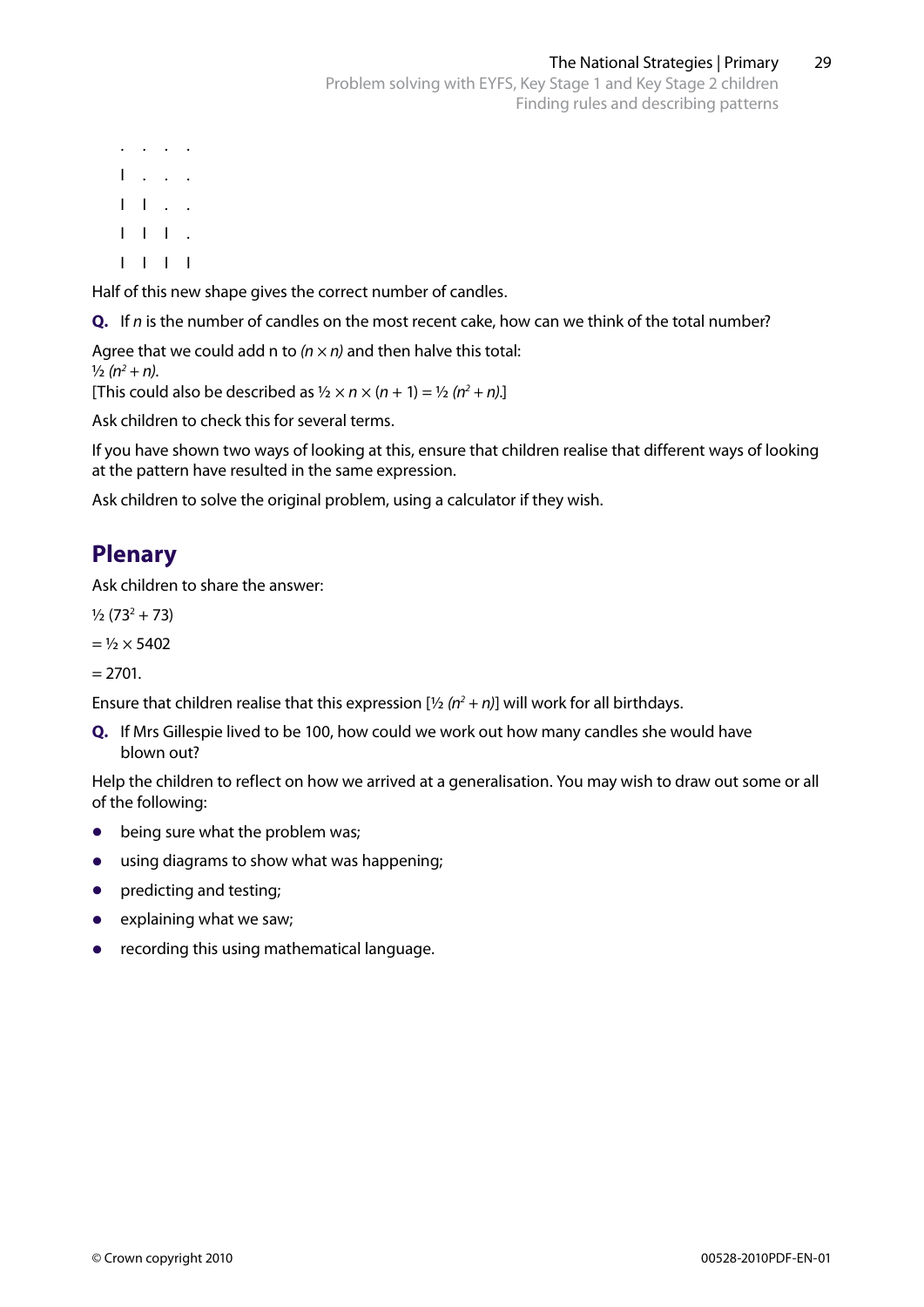#### 30 The National Strategies | Primary

Problem solving with EYFS, Key Stage 1 and Key Stage 2 children Finding rules and describing patterns

# Year 5/Year 6

## **Activity 2: Sequence of models**

## **Objective**

Identify and use patterns, relationships and properties of numbers or shapes; investigate a statement involving numbers and test it with examples

## **By the end of the lesson, children will be able to:**

- accurately predict a later term in a pattern or sequence;
- express the general term in words and begin to do this algebraically.

## **Vocabulary**

pattern sequence term difference general term predict

## **Necessary prior knowledge**

Experience of describing and extending patterns

Some experience of recognising the relationship between a term and its position in a sequence

### **Resources**

- **Individual whiteboards**
- **Interlocking plastic cubes**
- **Squared paper**

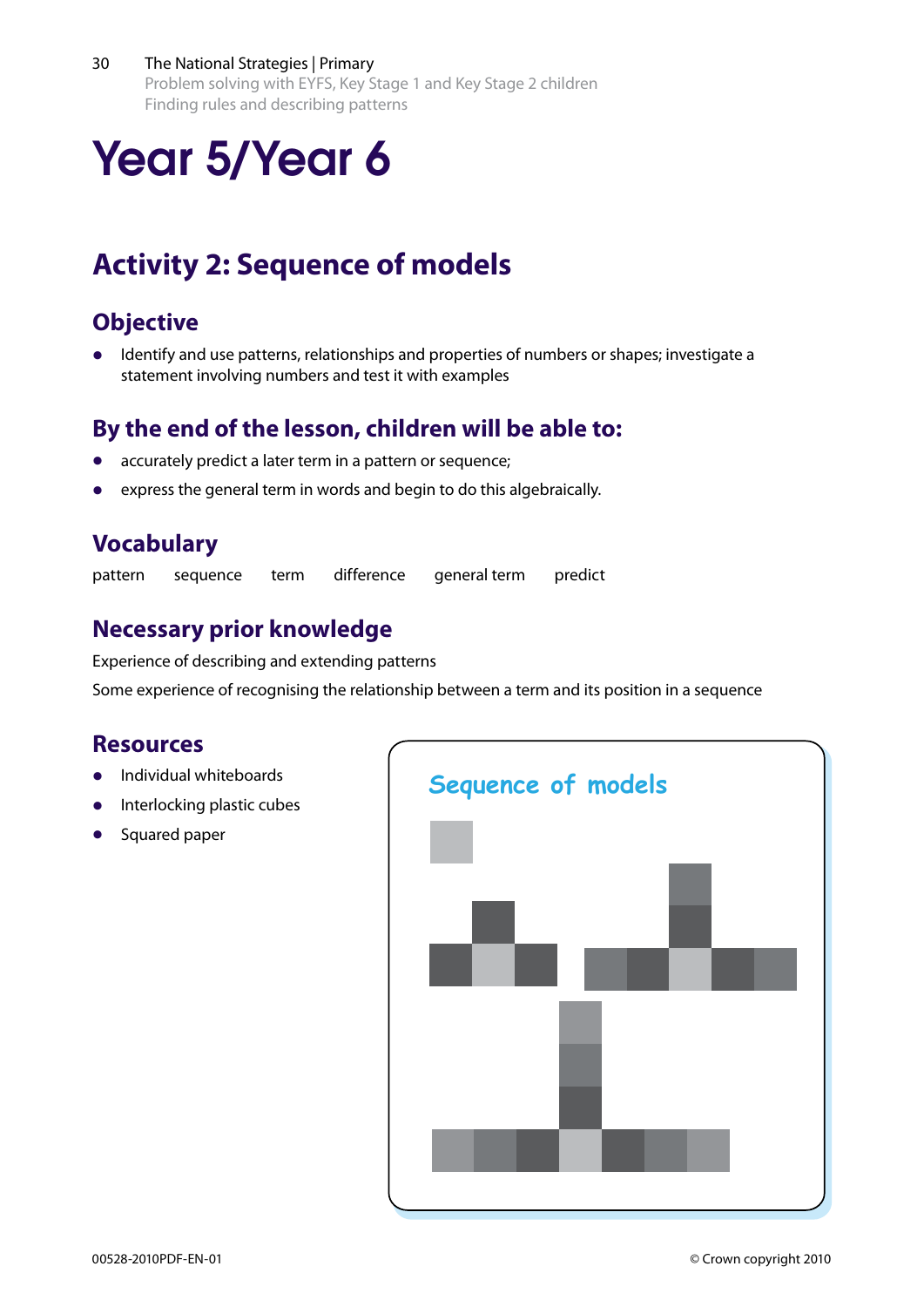## **Main teaching activity**

Introduce the purpose of the lesson: to describe in words and symbols the general term in a shape pattern.

Show the children these four models made of interlocking plastic cubes in a pattern, ready made or displayed on an interactive whiteboard.

Children who are working significantly behind their year group may benefit from the Year 3/Year 4 lesson, which uses a different pattern of interlocking plastic cubes.



Ask children to build their own four models.



It is important that children do not see a 2-D representation until later in the lesson. Making the models helps children to see how each is different.

**Q.** How is the pattern developing?

Ask children to explain to their partners how they see it developing.

Take class feedback.

**Q.** So how exactly do you get from one to the next?

Ask children to discuss this in pairs. Encourage children to use precise mathematical language. Display the language.

- **Q.** Do you both see it developing in the same way? Can there be more than one way of seeing it?
- **Q.** So can you now make the fifth in the sequence, the fifth term? Show what you have made to the person next to you. Have you made the same one? Did you do it in the same way? How did you know what to do?
- **Q.** Could you make the seventh term? Compare yours with the person next to you. How did you do it? Was it harder than making the fifth term?

Highlight how the seventh term is harder because it is not the next term.

**Q.** Would you have an idea now how to make the twelfth term?

Ask children to discuss this in pairs.



This paired discussion helps children understand the problem and see it in This paired discussion helps children understand the problem and see it in different ways.

**Q.** How could we record our pattern on squared paper so that we show the way that the pattern is developing?



It is important here to help children make the transition from the concrete to the visual recording on paper.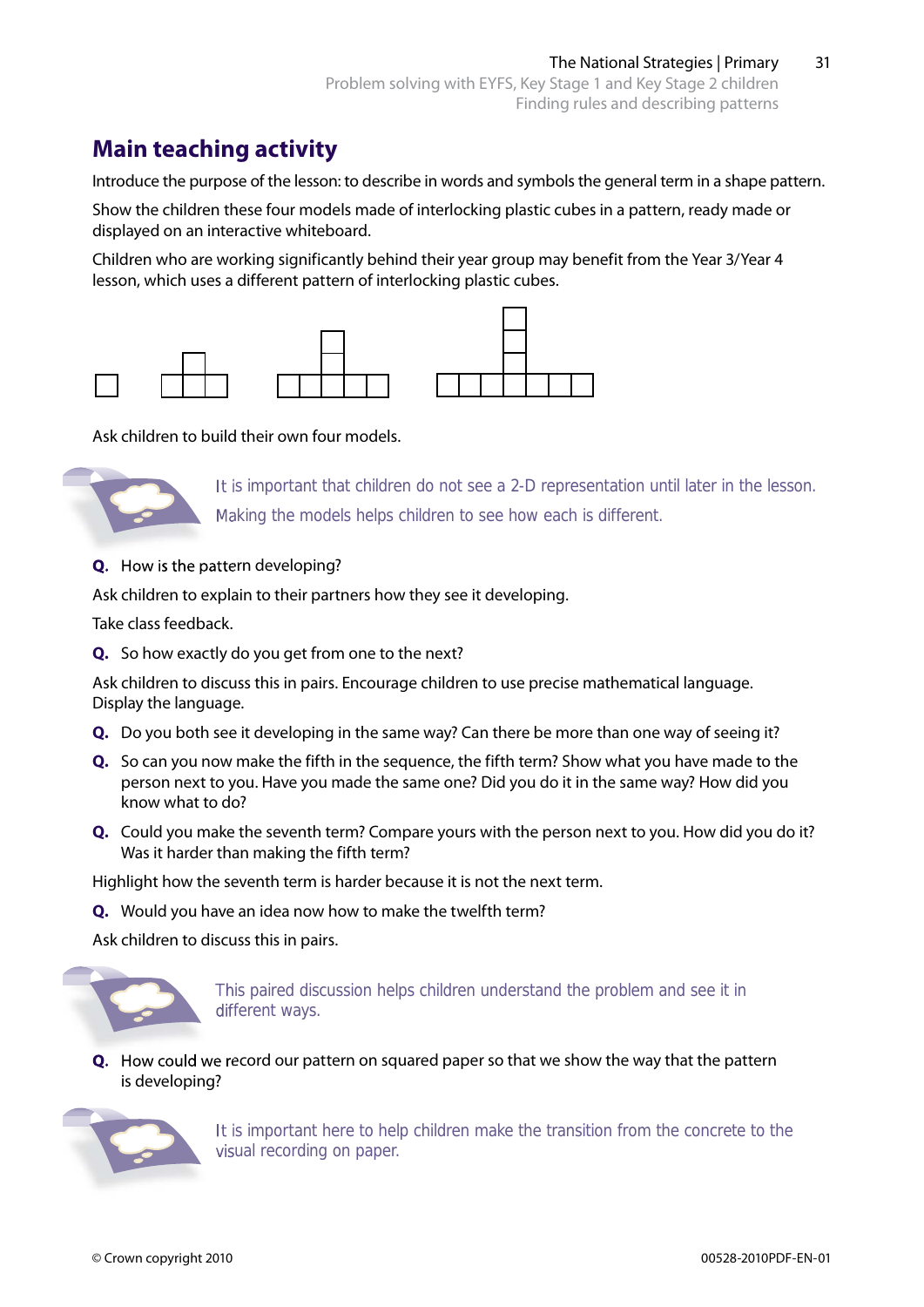#### 32 The National Strategies | Primary

Problem solving with EYFS, Key Stage 1 and Key Stage 2 children Finding rules and describing patterns

#### Draw out, using colour or shading. This is one possible way of doing it.



Discuss strategies children are using to show how they see the pattern developing.

**Q.** Let's discuss the number of cubes in each part of the pattern. This will help us with devising a general term. What do we mean by a general term?

Encourage children to come up with a definition in pairs. Let one in each pair record on whiteboard. Agree on a class definition.



Observe how the paired work supports the children's development of the concept.

Suggest that a table will help us organise our thoughts.

| <b>Term</b>                    | 1st | 2nd | 3rd | 4th | 5th |
|--------------------------------|-----|-----|-----|-----|-----|
| <b>Number of cubes</b>         |     | 4   |     | 10  | 13  |
| <b>How pattern</b><br>develops |     |     |     |     |     |

Invite children to show you on whiteboards how they see the pattern developing with the numbers. Here are some suggestions of the ways that children might see the pattern developing.

| Term                   | 1st | 2nd                                         | 3rd                                | 4th             | 5th         |
|------------------------|-----|---------------------------------------------|------------------------------------|-----------------|-------------|
| <b>Number of cubes</b> | 1   | 4                                           | 7                                  | 10              | 13          |
| <b>Explanation A</b>   | 1   | 1 (previous<br>$number$ ) + 3<br>(new ones) | $4 + 3$                            | $7 + 3$         | $10 + 3$    |
| <b>Explanation B</b>   | 1   | 3 (horizontal)<br>$+1$ (on top)             | $5 + 2$                            | $7 + 3$         | $9 + 4$     |
| <b>Explanation C</b>   | 1   | $1 + 3$ (round<br>the sides)                | $1 + 6$                            | $1 + 9$         | $1 + 12$    |
| <b>Explanation D</b>   | 1   | $1 + 3$                                     | $1 + 3 + 3$<br>(three new<br>ones) | $1 + 3 + 3 + 3$ | $1+3+3+3+3$ |

This may need more work if children have not met the use of *n* before.

Discuss with children that Explanation A, where the next term is connected to the one before, doesn't help us to find a general term. It only helps us to find the next one if we know the previous one.

Stress that we want to find a way of finding any term if all we know is its position in the pattern.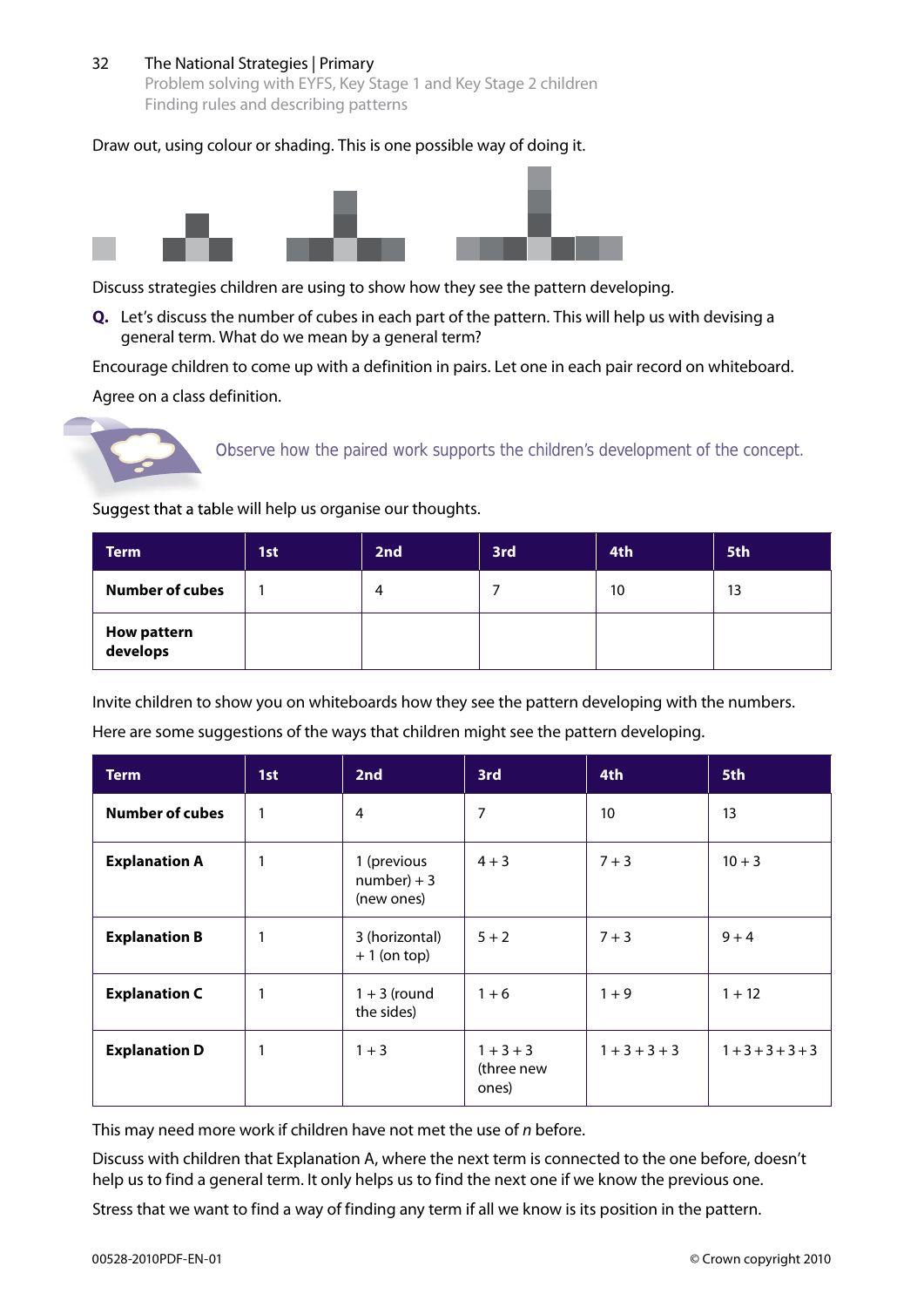This assumes that children are familiar with multiplying out brackets.

Explanation B looks at the horizontal and vertical cubes – does this help connect to the position of the model in the pattern?

**Q.** How could Explanation C be developed? How do we know how many threes to add?

Agree that this is the term number less 1, i.e. *n* – 1.



It is important that children see that the number of cubes connected to position in the pattern is vital to find the general term.

Discuss Explanation D.

**Q.** Can you see how the number of cubes in the model connects to the term number?

Always start with one and add 'one less lots of three' than the term number.

If we call the term number *n* then this could be written as  $1 + 3 \times (n - 1)$  or  $1 + 3n - 3 = 3n - 2$ .

**Q.** Does this work? What happens if the term number is 3? 4? 5? Do we get the number of cubes that we would expect?

Children who use more of the numbers may describe the general term as 3*n* – 2. Draw out that this is the same and we can still use the diagrams to explain it, because there are *n* groups of cubes, but one group only has one cube, not three, so we subtract two.

## **Plenary**

Try a different pattern and ask children to work out what the general term is.

Use the L shape. Draw the pattern on the board.

This pattern is used in the Year 3/Year 4 lesson.

**Q.** How do we see the pattern developing?

Ask children to discuss this in pairs.



Take feedback.

**Q.** If we want to find a general term what do we need to do next?

Put the term numbers on the board.

**Q.** What does the grid look like?

Ask children to discuss, then draw ideas on the board as a class.

| <b>Shape</b>              | 1st | 2nd | 3rd | 4th |
|---------------------------|-----|-----|-----|-----|
| <b>Number</b><br>of cubes |     |     | 5   |     |
| <b>Pattern</b>            |     |     |     |     |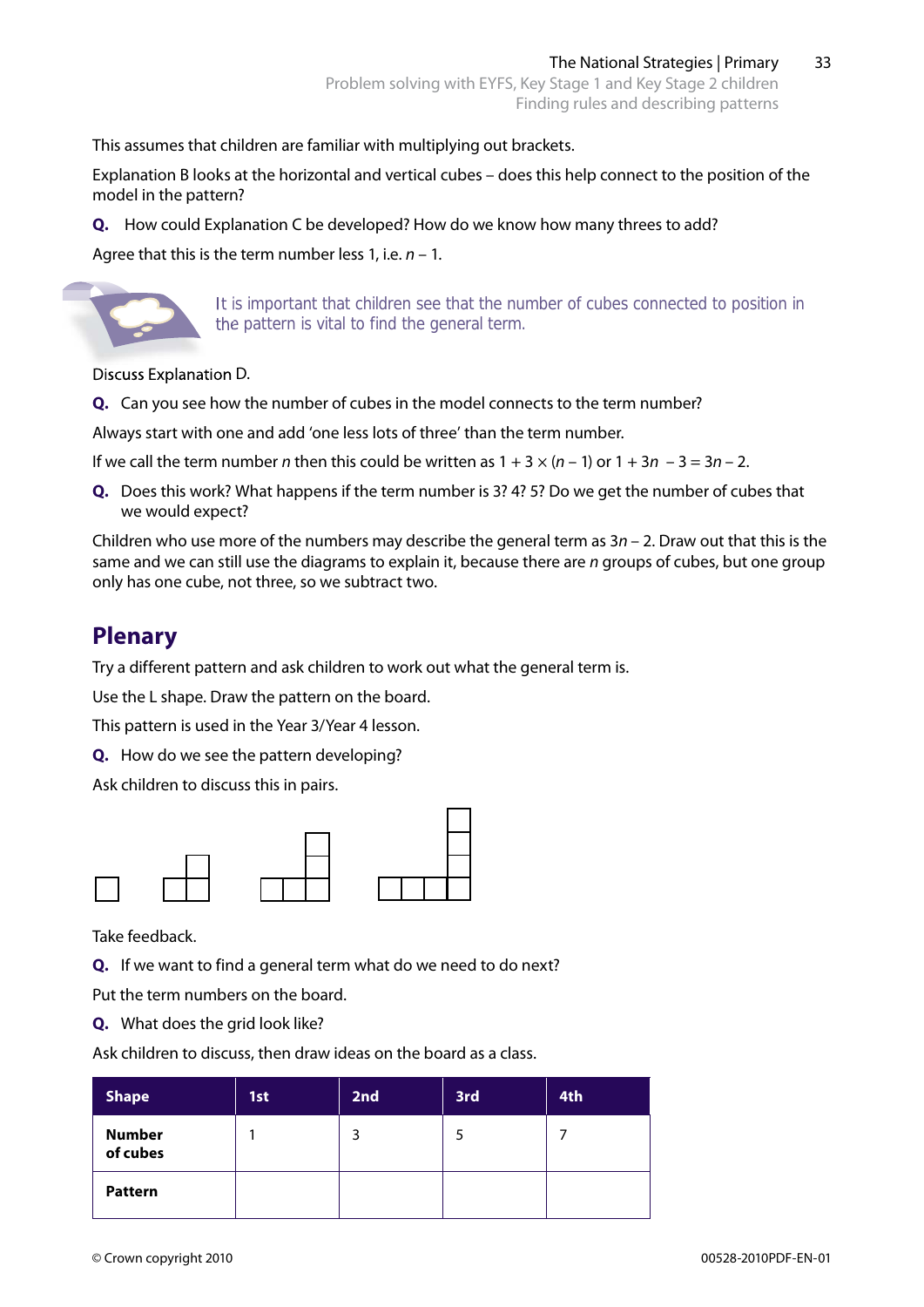#### 34 The National Strategies | Primary Problem solving with EYFS, Key Stage 1 and Key Stage 2 children Finding rules and describing patterns



This plenary provides an opportunity to see how much the children have grasped.

**Q.** Can we see how the pattern develops connected to the term number?

Ask children to show their answers on their whiteboards.

Invite children with different suggestions on their whiteboards to come to the front and hold them up for the class to discuss.

- **Q.** Which do we think is most helpful to find the general term?
- **Q.** Why do we think this is the most helpful? Convince your partner.

| <b>Shape</b>              | 1st | 2nd     | 3rd         | 4th             |
|---------------------------|-----|---------|-------------|-----------------|
| <b>Number</b><br>of cubes |     | 3       |             |                 |
| <b>Pattern</b>            |     | $1 + 2$ | $1 + 2 + 2$ | $1 + 2 + 2 + 2$ |

Discuss ways in which children convinced their partners.

- **Q.** Can we write the general term using the letter *n* for the position in the pattern? Ask children to show their answers on their whiteboards.  $1 + 2(n - 1)$  or  $2n - 1$
- **Q.** Does your answer work if *n* is 4, i.e. looking at the fourth term?

Ask children to tell the person next to them what they have learned today.

Draw out that to describe a general term, we need to relate it to its position in the sequence, not just to the previous term.

Although we may see the sequence differently we will end up using the same general term using mathematical notation.